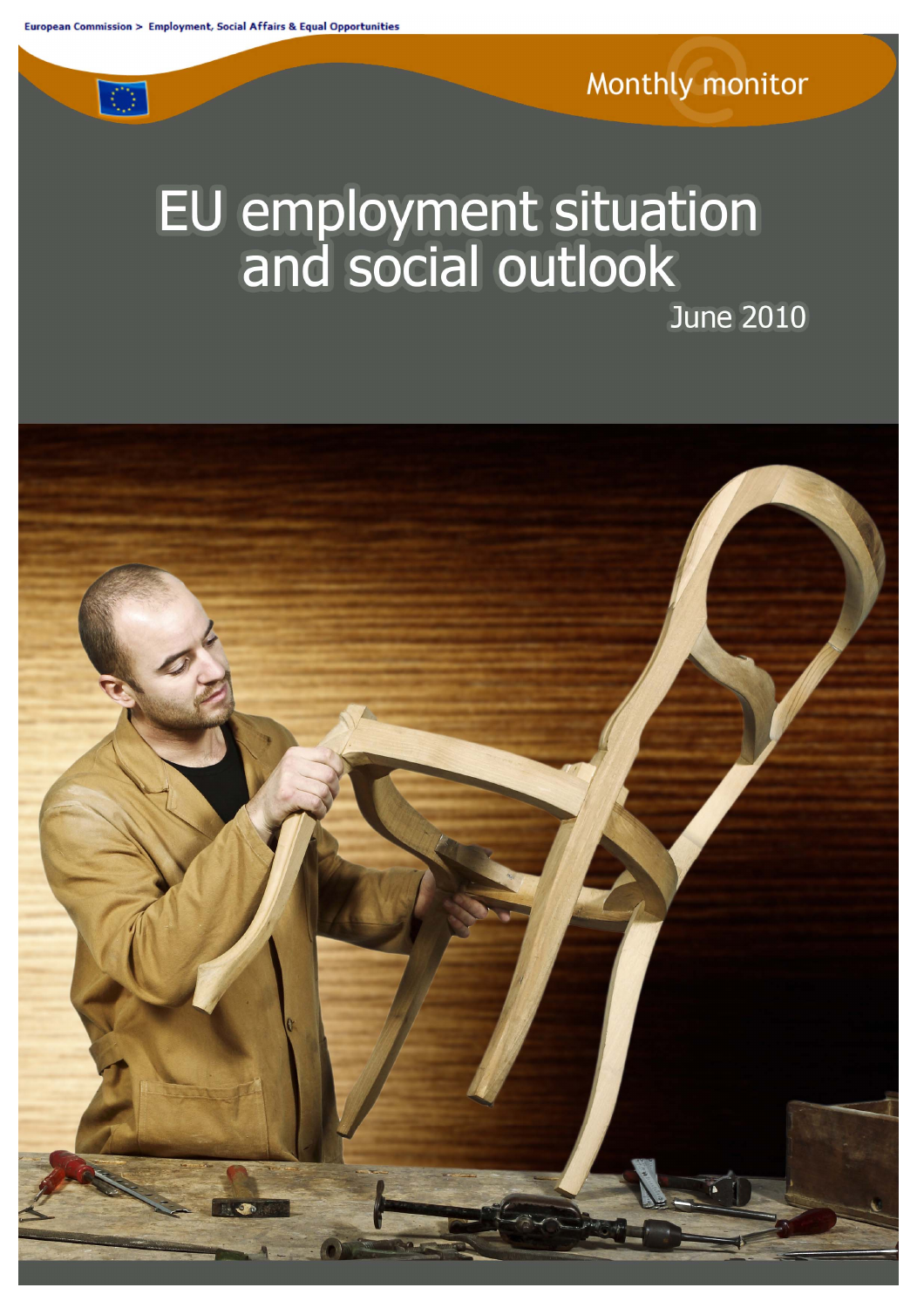$\overline{\mathbb{C}}$ 

## Monthly monitor

#### **CONTENT**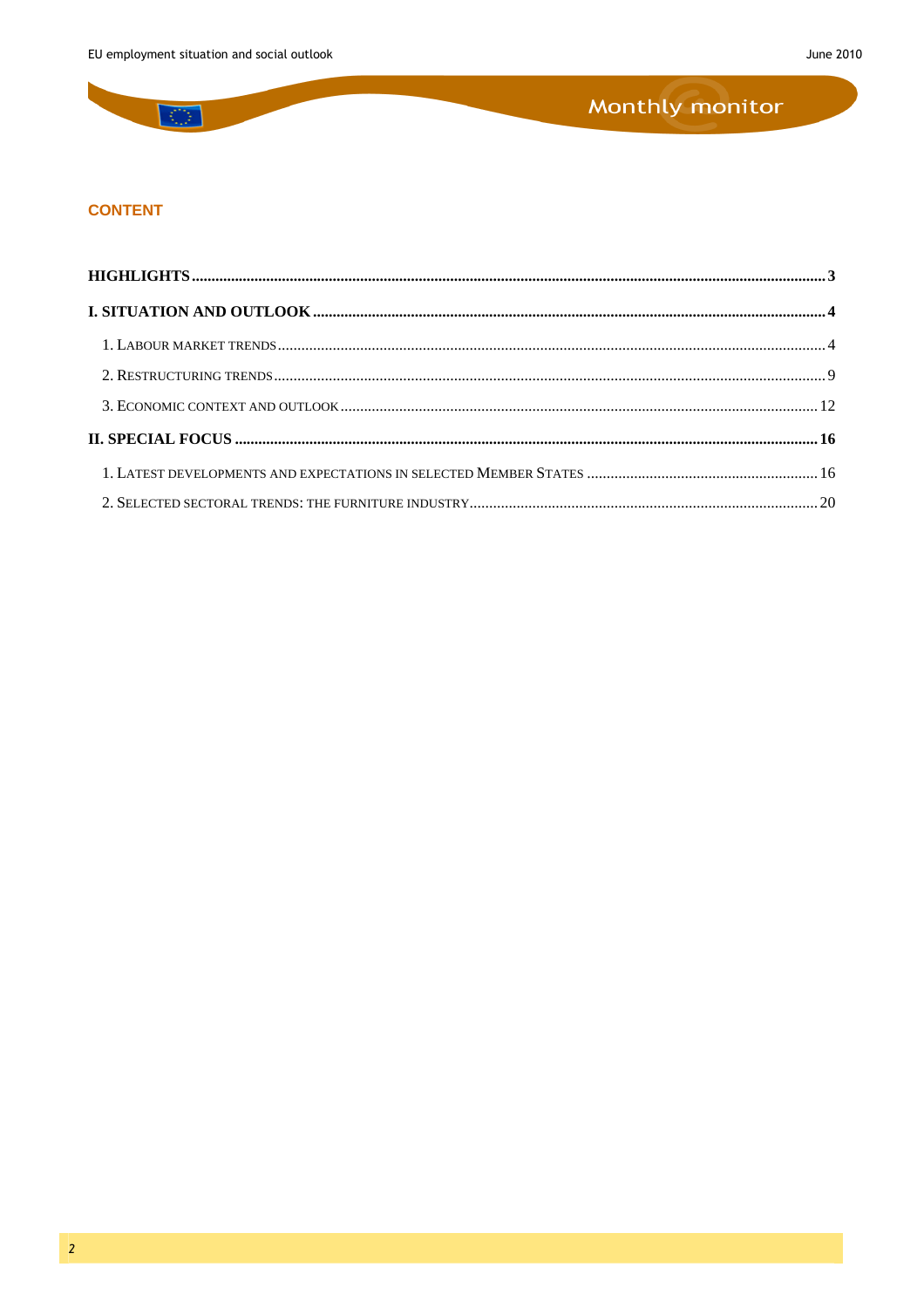#### <span id="page-2-0"></span>**HIGHLIGHTS**

- Latest data (covering the period up to April/May) confirm that the labour market in the EU is stabilising, following several months of only relatively moderate deterioration. The economy started to recover from deep recession around a year ago, but it may take some time yet before the fragile pick-up in economic activity triggers an upswing in the labour market.
- The EU has been out of recession since mid-2009. However, the recovery remains slow, with growth in economic output only 0.2% in the last quarter of 2009 and the first quarter of 2010. Recovery has been supported by marked improvements in industrial production, which rose particularly strongly in January and March this year.
- The deterioration in the EU labour market resulting from the recent economic crisis has been easing since the middle of last year, with declines in employment slowing down since the sharp 0.8% contraction recorded in the first quarter of 2009 to 0.2% in the first quarter of this year. Nevertheless, employment, at 220.5 million, was still down by 3.5 million (1.5 %) compared to a year earlier, reflecting marked declines in construction and industry.
- Unemployment in the EU has continued to moderate and shows signs of stabilising, with recent rises the lowest since mid-2008. Unemployment rose by only 25 000 (or 0.1%) in April to a seasonally adjusted 23.3 million (23.7 million non-seasonally adjusted). However, this remains up 2.4 million (or 11.5 %) compared to April the year before, and 7.4 million (or 46 %) higher than in March 2008, when unemployment was at a low.
- The unemployment rate for the EU is stabilising. It increased by just 0.3 percentage points (pps) over the six months since October, and was unchanged in April. The year-on-year rise narrowed to 1 pp, although at 9.7 % the unemployment rate was still 3 pps above the low of 6.7 % in spring 2008. Rises in the unemployment rate had eased in most Member States by April, and recently only Estonia recorded a steep rise in the first quarter of this year, while in twelve countries the rate stabilised or declined.
- The labour market for young people in the EU has shown even more consistent signs of stabilisation, as youth unemployment has actually declined by almost 47 000 since September. In April unemployment remained broadly unchanged (up by a modest 2 000), at 5.3 million, with the youth unemployment rate remaining at 20.6 %. Nevertheless, the relative situation of young people has deteriorated considerably during the crisis, with their unemployment rate rising sharply (by 5.9 pps) from 14.7% in March 2008, while the rate for adults rose by a more limited 2.8 pps from its low of 5.6 % to 8.4 %.
- Demand for labour has continued to show a relative improvement, with job vacancies and workplace activity through temporary work agencies - a leading indicator of recovery in the labour market – recovering somewhat to the levels above observed a year ago.
- Economic sentiment in the EU has returned to its long-term average, however in May it deteriorated slightly after a year of consistent rises. Firms are generally less pessimistic about the outlook for employment (reaching a positive net balance in services), while consumers' unemployment expectations eased further in May.
- According to the latest forecasts, the recovery in the global economy is better than expected, however the world and the EU continue to face headwinds from several directions. The labour-market situation is forecast to remain weak for some time to come, despite apparent signs of stabilisation.
- This month's edition focuses on recent developments in the furniture sector, and is supplemented by the Quarterly Labour Market Review.

This monthly monitoring report responds to the need to monitor the impact of the current economic crisis on different sectors, as announced in the Commission Communication 'From financial crisis to recovery' (COM(2008) 706), and to the more general need for timely information on labour market developments. It is not a detailed analytical document; rather, it presents a situation update on recent developments and the outlook for employment, making use of a wide range of sources that provide more timely data. Some of the data may be of lower quality and less harmonised than the statistics usually used in Commission analysis (specifically, not all the data here are fully harmonised across Member States), but it is more up-to-date than the data generally available from most of the standard statistical sources.

A wide combination of information sources have been used to produce this report, including Eurostat statistics, reports and survey data from the Commission's Directorate General for Economics and Finance, national and sectoral statistics, restructuring data from the European Restructuring Monitor (collected by the European Monitoring Centre on Change), and articles from respected press sources. The report has also benefited from preliminary contributions from public and private employment services. The section on restructuring trends has been prepared by the European Foundation for the Improvement of Living and Working Conditions.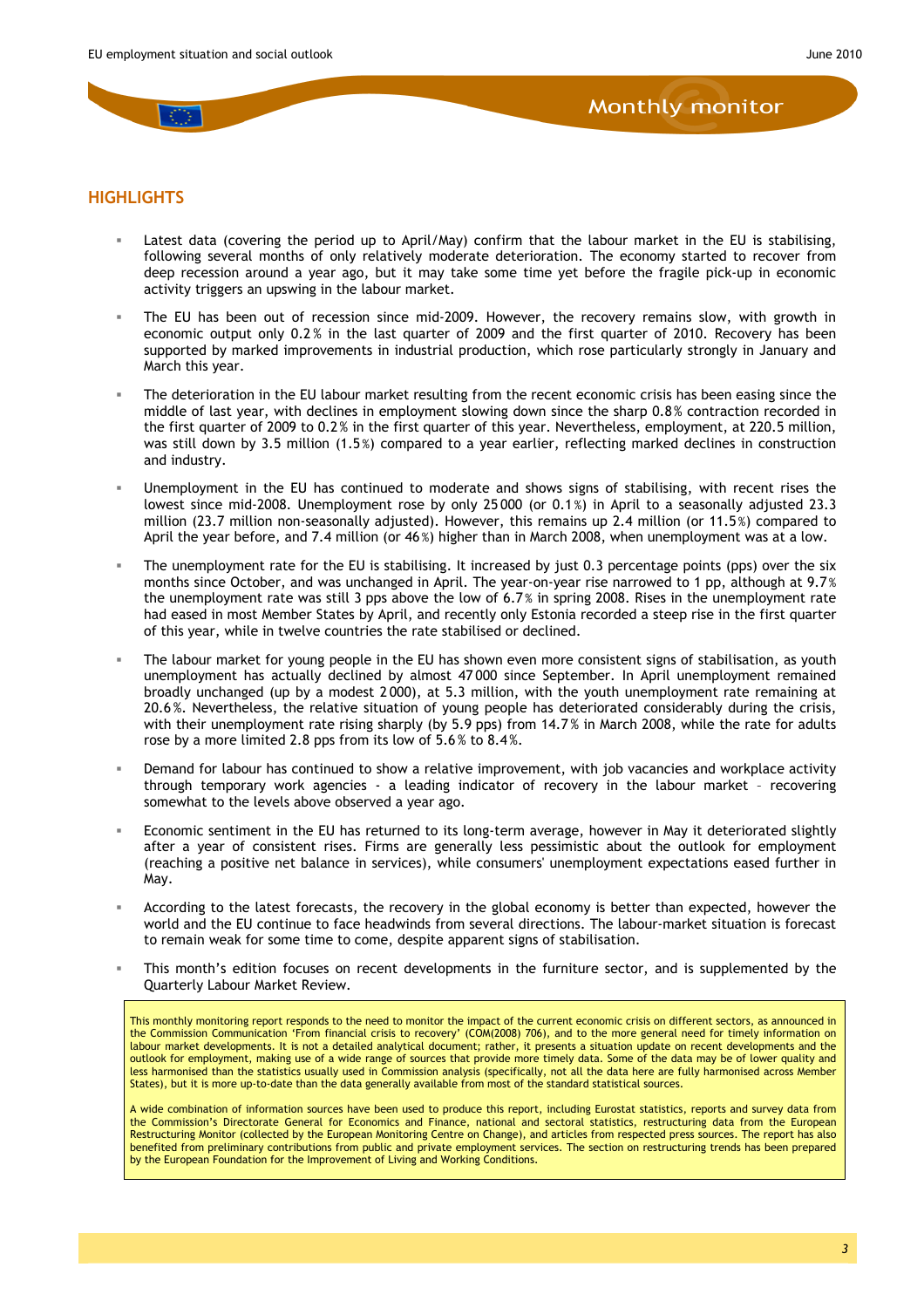#### <span id="page-3-0"></span>**I. SITUATION AND OUTLOOK**

#### <span id="page-3-1"></span>**1. Labour market trends**

According to the latest data<sup>1</sup> covering the period up to April/May, the labour market in the EU is stabilising, following several months of only relatively moderate deterioration. It has been around a year since the economy started to recover from deep recession. However, it may still take some time before the fragile pick-up in economic activity and in economic confidence trigger an upswing in the labour market.

Rises in unemployment in the EU over recent months have been the smallest since the beginning of the labour market downturn, and in April the increase was comparatively negligible, while the EU unemployment rate remained unchanged. This reflects the fact that rates have stabilised or even started to decline in several Member States.

Demand for new workers has shown signs of relative improvement, while companies now announce only slightly more [job losses than gains.](http://ec.europa.eu/eurostat) Economic sentiment has returned to its long-term average, despite det[eriorating in](http://www.oecd.org/) May, w[ith firms becoming](http://stats.oecd.org/index.aspx)  broadly more optimistic about employment prospects and consumers' unemployment expectations easing.

According to the latest forecasts, the recovery in the global economy is better than expected, however, the world and the EU continue to face strong headwinds. The labour-market situation is forecast to remain weak for some time to come, despite apparent signs of stabilisation.

#### *Deterioration in the EU labour market has eased since mid-2009, with employment contraction subsequently moderating…*

The deterioration in the EU labour market resulting from the recent economic crisis has been easing since the middle of last year. Declines in employment have slowed down since the sharp 0.8% contraction recorded in the first quarter of 2009 to 0.2% in the first quarter of this year. Reflecting the usual lagged response, job losses have continued despite the fact that economic growth picked up again in the second half of last year.

During the first quarter of 2010, employment still fell in several Member States, but the decline generally eased compared to the beginning of last year, while it stabilised or even expanded in some countries. Among the larger Member States, employment fell only in the UK (by 0.3%), after a flat previous two quarters, and in Poland. Employment remained unchanged in France, following the continuous deceleration in employment declines over the last year, and in Germany, again confirming the exceptional resilience of the German labour market. Finally, after the relatively steep contractions of last year, employment





also remained unchanged in Spain. Italy, on the other hand, experienced a strong revival, with employment expanding by a healthy 0.4% in the first quarter of this year (Chart 1).

Employment fell in several of the other Member States in the first quarter of 2010, though the only particularly steep falls were in the Baltic States (ranging from  $2\%$  to  $3.5\%$ ), while non-seasonally adjusted data also point to significant declines in Bulgaria. In contrast, employment remained stable in Belgium, Portugal and the Netherlands (based on the fourth quarter of last year) and rose in Denmark and Finland, and also in Austria and Luxembourg in the fourth quarter of 2009.

#### *… however, employment remains down year-on-year in most Member States*

Employment in the EU had fallen to 220.5 million by the first quarter of 2010. However the year-on-year decline narrowed to 3.5 million (1.5%), still mostly driven by declines in the construction and industry sectors. By the first quarter of 2010, year-on-year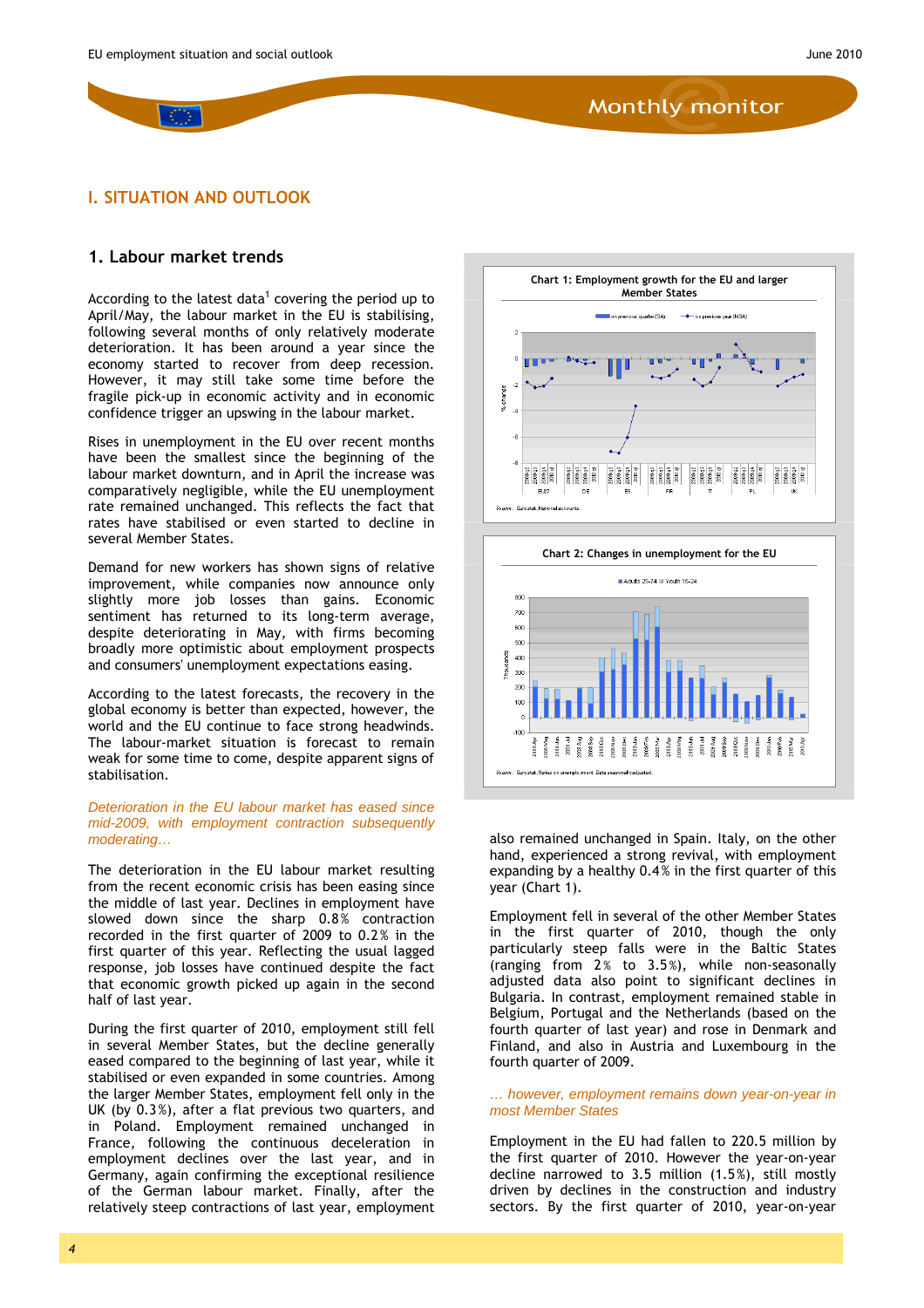employment growth was negative in all Member States except Austria, Luxembourg and Malta. Among the larger Member States, employment had contracted most noticeably over the year in Spain (by 3.6 %), and to a lesser extent in the UK (1.5%) and Poland (1.0%), by a more limited 0.7-0.8% in France and Italy, and by 0.3% in Germany - one of the lowest falls in the EU. However, year-on-year growth has returned to an upward trend in all these countries except Poland. Of the remaining Member States, the Baltic States and Ireland recorded the steepest falls in employment over the year (of the order of 7.6-16%).

#### *A negligible rise in unemployment in the EU in April, and stabilisation in the unemployment rate*

The rise in unemployment in the EU has continued to weaken, and shows tentative signs of coming to an end in April. After moderate increases over the previous six months (except for a blip in January), the rise in unemployment in April was negligible, leading to the unemployment rate remaining unchanged.

Following the blip in January (up 283 000 or 1.2 %), the rise in unemployment in the EU moderated in February and March (to 184 000 and 122 000) and was very limited (at 25 000 or 0.1 %) in April (Chart 2), driven solely by the rise in unemployment among women. Unemployment reached a seasonally adjusted 23.3 million (23.7 million non-seasonally adjusted), up 2.4 million (or 11.5%) compared to the previous year's level and 7.4 million (or 46.1 %) higher than in March 2008, when unemployment in the EU was at a low.

Since May of last year, the unemployment rate for the EU had broadly been increasing by 0.1 percentage points (pps) per month, a much slower pace than between autumn 2008 and spring 2009. It increased by just 0.3 pps over the six months since October; after showing some signs of stabilising in November and December, the unemployment rate edged up by 0.1 pps in each of the first three months of this year and remained unchanged again in April. The year-onyear rise has been narrowing since last autumn, closing to 1 pps in April. However, as a result of two years of rising unemployment, the unemployment rate - at  $9.7%$  - was 3 pps above the 6.7% low of spring 2008 (Chart 3).

#### *Recent changes in the unemployment rate have been similar for men and women, although in April the rate for men showed its first decline*

Unemployment rates for both men and women have been rising at a broadly similar pace for nine months, following a long period during which unemployment affected men more than women. However, in April the rate for men actually declined. While, in April unemployment among women rose by 60 000, unemployment among men declined by 35 000. Previously the unemployment rates for both women and for men had been increasing by 0.1 pps per month from January to March, but in April the rate for women remained unchanged at 9.5 % and that for men declined by 0.1 pps to 9.8 %. As a result, the gender





gap, in favour of women since May last year, narrowed to 0.3 pps.

Overall, men account for almost two-thirds of the overall increase in unemployment since spring 2008, reflecting the fact that the crisis had a much more pronounced impact – at least initially - on sectors employing mainly men, such as construction and industry. However, women had accounted for almost half of the overall rise in unemployment since July last year. Overall, since the start of the crisis, the unemployment rate for men has increased sharply (by 3.6 pps) from 6.2 % in March 2008, while the rate for women rose by a more limited 2.2 pps from its low of 7.3 %.

#### *Unemployment continues to edge up in most Member States, although the rate stabilised or even declined in twelve countries in April…*

The rate of increase in the unemployment rate continued to ease in most Member States in April, and only Estonia recorded a steep rise in the first quarter of this year, while in 12 countries the rate stabilised or even declined. Spain and Sweden accounted for more than 40% of the total EU increase in unemployment in April, while Germany contributed to almost 60% of the April decline.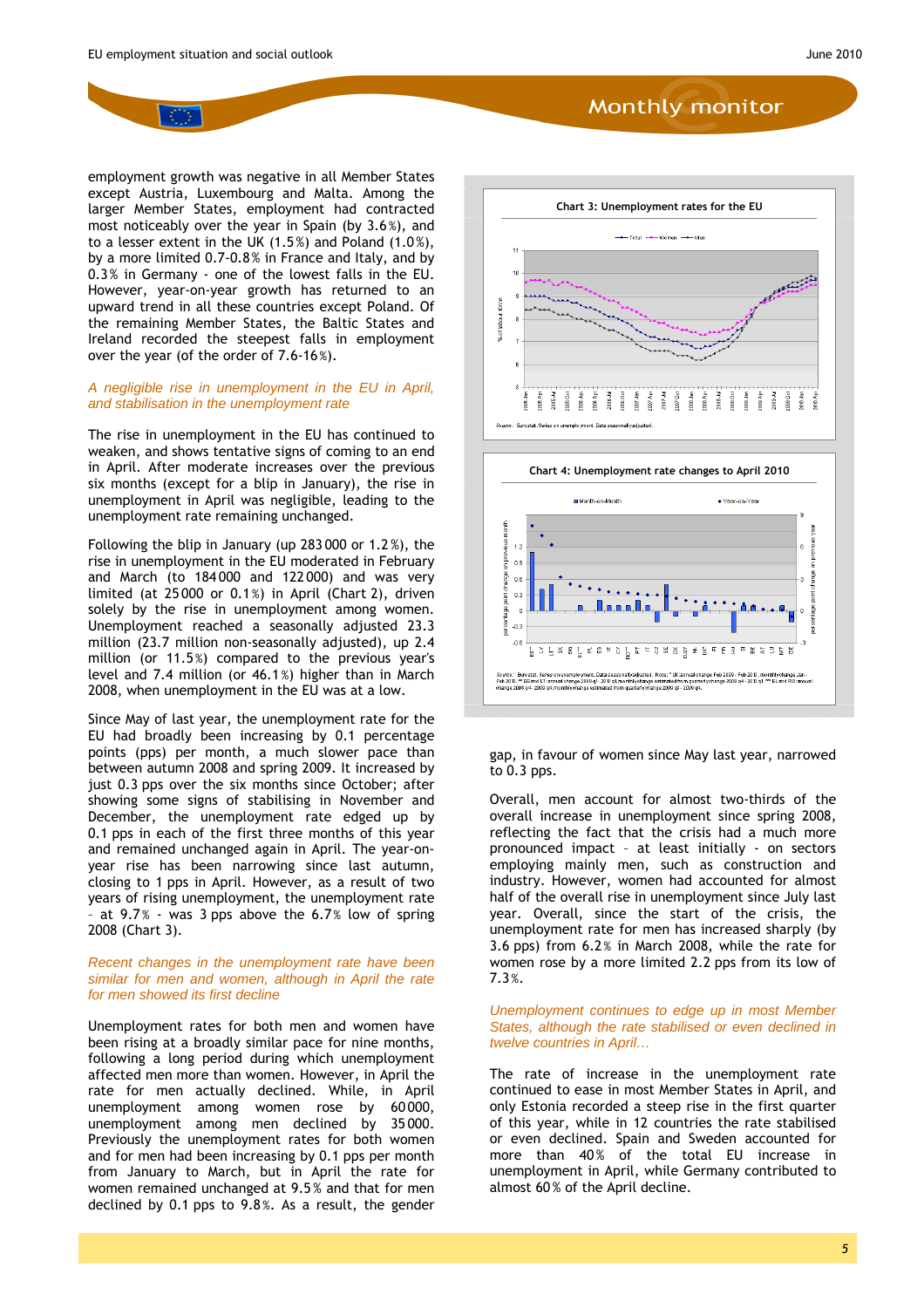





Among the larger Member States, the April unemployment rate rose most steeply in Spain (up 0.2 pps) after signs of stabilising in winter, and continued to edge up in Italy (up 0.1 pps). On the other hand, the unemployment rate remained unchanged in France and, following a period of steep increases during winter, also in Poland, while it declined further in Germany (by 0.2 pps).

Among the other Member States, the unemployment rate rose sharply in Sweden (0.5 pps) after two months of declines and continued to rise noticeably in Latvia (0.4 pps). It also increased steeply in Estonia after moderating at the end of last year and in Lithuania (3.4 pps and 1.5 pps over the first quarter of 2010). On the other hand, the rate has been stable for two months or more in Austria, Finland, Luxembourg and Slovakia, remained unchanged in April in Bulgaria, and fell in the Czech Republic, Denmark and the Netherlands, and particularly strongly in Hungary (0.4 pps) (Chart 4).

#### *…nevertheless, the unemployment rate remains higher than a year ago in all Member States except Germany*

Due to the big increases in the first half of last year, the unemployment rate in April was still higher than a year ago in all Member States except Germany, but the year-on-year differences have clearly been declining.

Of the larger Member States, Poland and Spain recorded the steepest year-on-year increases in the unemployment rate (up 2.1 pps and 2 pps respectively); in April the rate reached 9.9 % in Poland (equivalent to 1.7 million unemployed) and 19.7% in Spain (4.5 million unemployed), the second highest unemployment rate in the EU after Latvia. On the year to April (to February in the case of the UK) the rate increased by a significant 1.5 pps in Italy and by a more limited 0.8 pps in France and the UK; in Italy it rose to 8.9% (2.2 million unemployed), in France to 10.1 % (2.9 million unemployed) and in the UK to 7.9 % (2.4 million unemployed). Only in Germany was the unemployment rate lower (by 0.5 pps) than a year ago, at 7.1 % (equivalent to 3.1 million unemployed), confirming the continued resilience of Germany's labour market.

Among the remaining Member States, the sharpest rises in the unemployment rate over the year were in the Baltic States (up 6-8 pps), while in Austria, Luxembourg and Malta the rise was much less marked (0.1-0.2 pps). Unemployment rates are the highest (next to Spain) in the Baltic States of Latvia (22.5 %), Estonia (19.0%) and Lithuania (17.4%), but they also exceed 13 % in Ireland and Slovakia. In contrast, they remain low in Austria, Luxembourg and the Netherlands (around 4-5.5 %) (Charts 4, 5 & 6).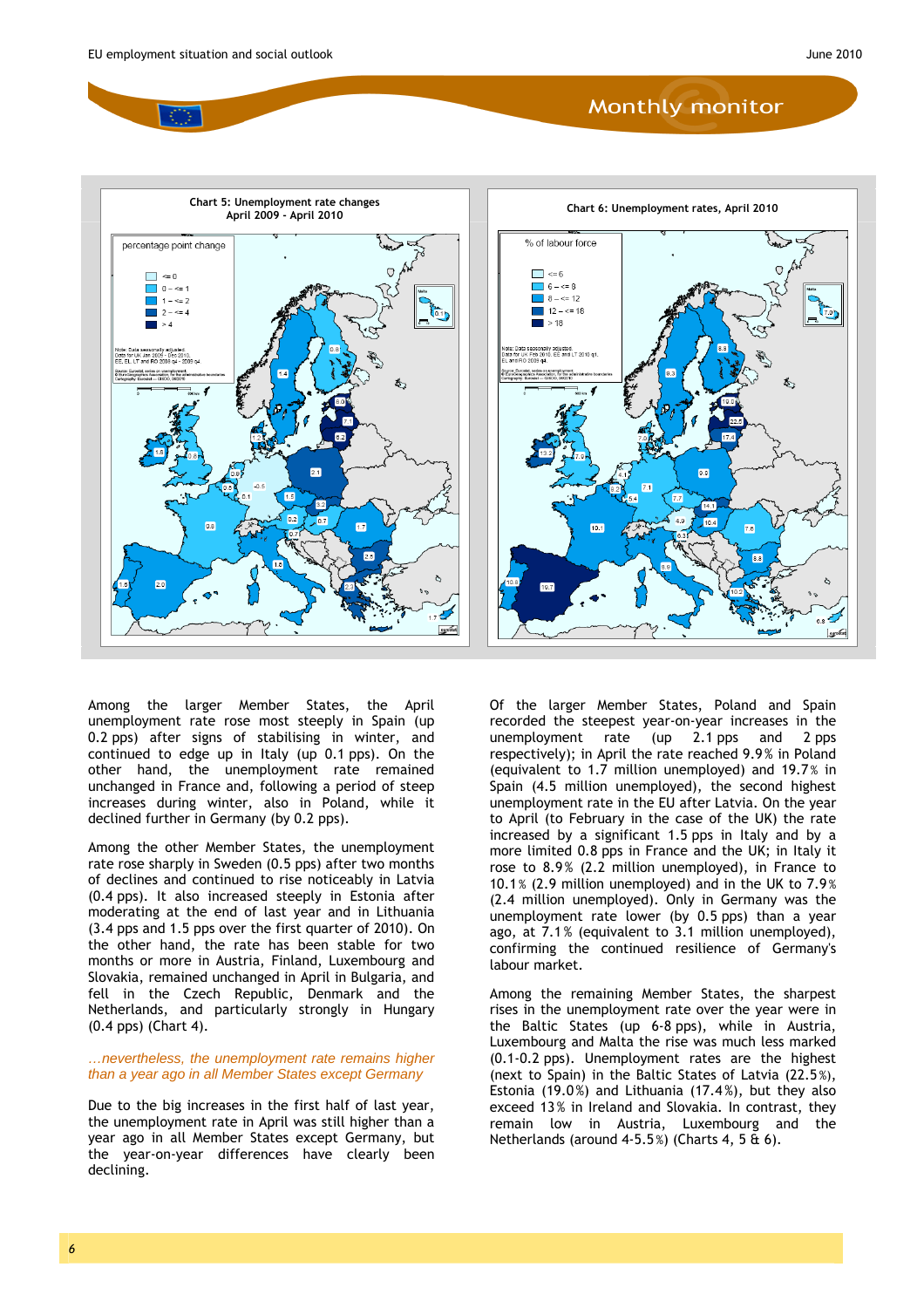#### *Youth unemployment has broadly stabilised since last autumn…*

The labour market for young people has stabilised since last autumn, with youth unemployment actually declining by almost 47 000 since September (due to declines from October to December and during March). Notable increases were only recorded in January and February, driven by rises in unemployment among young women. In April, unemployment remained broadly unchanged (up by a modest 2 000), at 5.3 million, up only by 172 000 (3.3 %) compared to April 2009. Nevertheless, it is up by a third (1.3 million) compared to the low of spring 2008 (Chart 2).

The marked increase in the youth unemployment rate since spring 2008 has been driven mainly by a very sharp rise in unemployment for young men, who account for two-thirds of the increase. However, during last summer and since the beginning of this year young women have dominated in the increase in youth unemployment. Overall, young people account for 18.2 % of the total increase in unemployment since spring 2008, although their share of total unemployment fell slightly from around 25% in 2008 to just below 23% in March and April 2010.

#### *… but the unemployment rate for young people remains at a historical high*

[The youth unemployment rate increased by](http://www.oecd.org/dataoecd/26/39/41629509.pdf) just 0.3 pps during the eight months since August, when it ceased its rapid rise. After stabilising or decreasing during the period from October to December, the unemployment rate picked up in January and February, but has stabilised since then at 20.6 %  $(Chart7)$ .

The youth unemployment rate has always been significantly higher than the adult unemployment rate, but the relative situation of young people has become even worse during the downturn. While the unemployment rate for adults rose by 2.8 pps from its low of 5.6% in spring 2008, that for young people increased by a much sharper 5.9 pps from 14.7% in March 2008.

Rises in the youth unemployment rate have moderated in most Member States. Only Italy recorded a notable rise in April (up 1.4 pps) and Estonia in the first quarter of 2010 (up 7.6 pps over the quarter), followed by Slovakia and Sweden (up 0.7-08 pps in April in each), and Latvia and Lithuania which recorded a steep increase in the first quarter of 2010. Among larger Member States, France and Spain recorded more limited rises (0.1 pps and 0.2 pps) in April, while the rate recently remained unchanged in the UK in and declined in Germany and Poland. The rate also declined in another  $9$  Member States, including Ireland.

The youth unemployment rate in most Member States is higher than it was a year ago. In April, among the larger Member States, Italy, Poland and Spain





recorded the highest year-on-year rise in the rate (3.4-4.5 pps), followed by the UK (1.7 pps in February), while the rate in France and Germany was down (by 1.4 pps and 1.2 pps respectively). Among the remaining Member States, the youth unemployment rate rose most steeply (by more than 10 pps) in the Baltic States during the year to the first quarter of 2009. On the contrary, the yearly rises to April were relatively limited (around 1 pps or less) in Austria, Hungary and Malta, while the rate declined in Luxembourg and in Slovenia during the year to the first quarter. As a result of the marked deterioration in the labour market situation for youth, their unemployment rate now exceeds 30% in Estonia, Lithuania and Slovakia, and is over 40% in Latvia and Spain (Chart 8).

*Faster recovery in the US economy had brought the unemployment rate there down to the EU level by March, but in April unemployment picked up again* 

In the US, the labour market has benefited from a faster and stronger economic recovery and higher business confidence  $(BCl^2)$  since last autumn. There were also signs that the unemployment rate in the US had peaked, as it remained stable in February and March after a marked fall by 0.3 pps in January. However, in April it rose again, by 0.2 pps.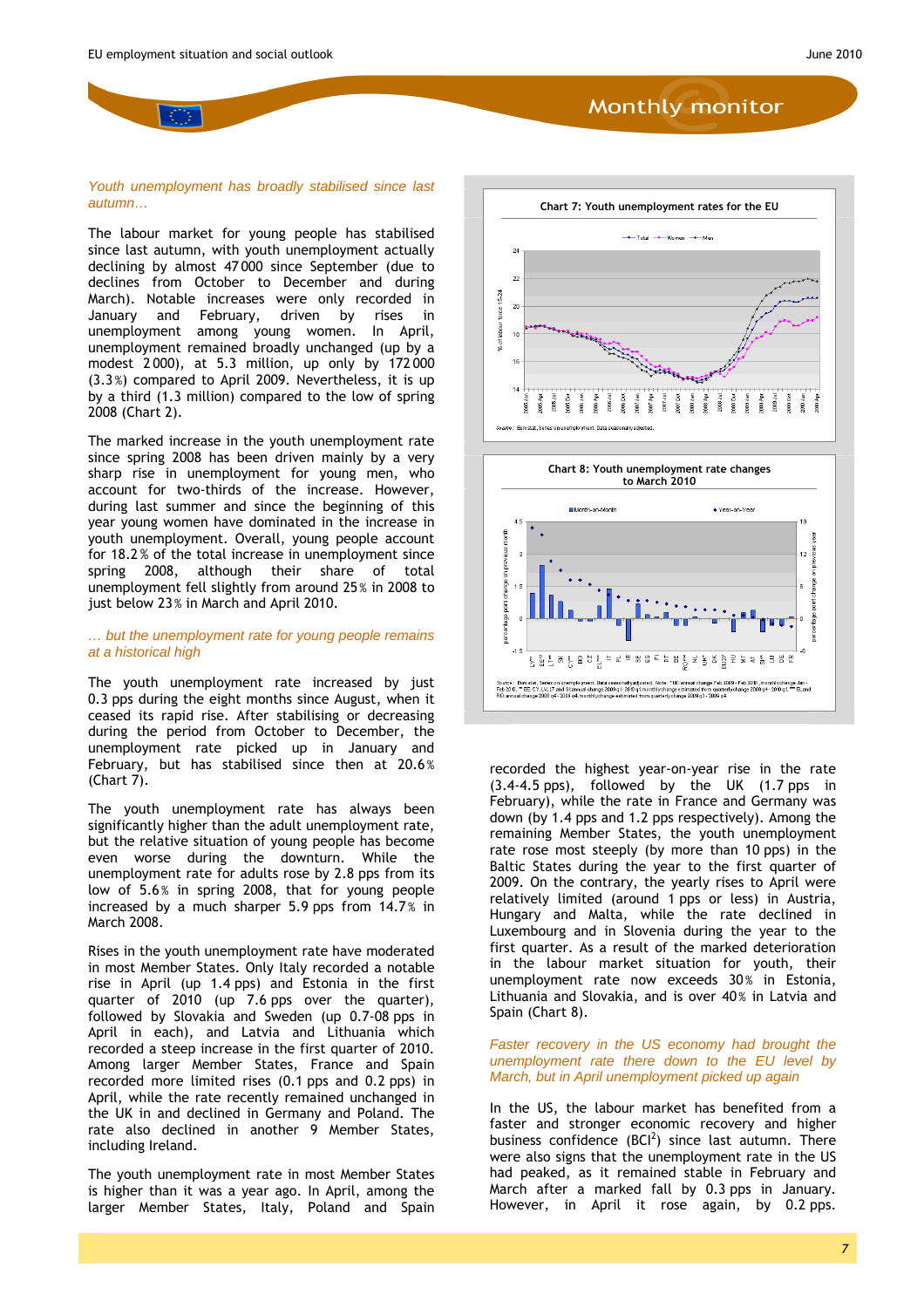Consequently, the gap between the US and EU unemployment rates, which disappeared in March, widened again to 0.2 pps (Chart 9).

The overall impact of the recent crisis on the labour market in the EU is still more moderate than in the US. Unemployment in the US more than doubled (up by 130%) from the low of spring 2007, while it increased by 46% in the EU on the recent trough in spring 2008. By April, the unemployment rate in the EU had risen to 9.7 %, up 3 pps compared to the low in March 2008, while in the US, compared to May 2007, it had increased by a more substantial 5.7 pps (to 10.1 %) by October 2009 and remained high at 9.9 % in April. Overall, these rises translate into an average monthly rise in the unemployment rate of 0.13 pps for the EU over two years, compared with a higher monthly average rise of 0.2 pps over almost two and a half years in the US.

#### *EU consumers' fears of unemployment, which have been easing for a year now, fell further in May…*

Consumers' perceptions of the general economic outlook have declined for the last four months, and become dramatically worse in May. However, in contrast, expectations for the labour market continued to improve. Fears of unemployment in the year ahead, broadly on a downward trend since April 2009, lessened slightly in May (by 1.0 point) after fading steeply (by 8.6 points) in April, to end some 35 points below the peak in March 2009 (Chart 10).

At EU level, the slight improvement in the May unemployment outlook was driven by modest improvements in most larger Member States, with the exception of a strong deterioration in the UK. Fears around unemployment eased for a fourth month in Germany (by 1.9 points in May after a sharp decline by 19.6 points in April), and also faded steeply in France (down 4.1 points) and more moderately in Spain (down 1.9 points). On the other hand, worries about the unemployment situation remained broadly unchanged in May in Italy (up 0.3) and Poland (down 0.4), although they worsened again in the UK (up 3 points).

While unemployment fears at EU level have eased considerably over the year, unemployment has only just started to show signs of stabilising, and it remains to be seen when the effects of the fragile improvement in economic activity and confidence will feed through more strongly to the labour market.

*... while firms' employment expectations, which have been broadly improving since spring last year across all sectors, deteriorated in construction and retail trade in May …* 

Similarly, since the spring of 2009, businesses have broadly reported relatively improved expectations for employment for the months ahead across all main sectors (except for falls in construction in December and January) However, expectations fell in May in construction, retail trade and financial services)<sup>3</sup>. Even so, overall expectations are now substantially





better than during the lows of spring 2009, but nevertheless remain negative on balance except in the services and financial service sectors.

In May, employment expectations in industry - already on an upward trend for a year - again rose significantly (by 3.3 points), while in construction they showed a marked decline (by 2.3 points) after having improved during the period from February to April. The outlook for new jobs in industry and construction remains the least optimistic of all the main sectors, although it is heading back to a zero net balance in industry.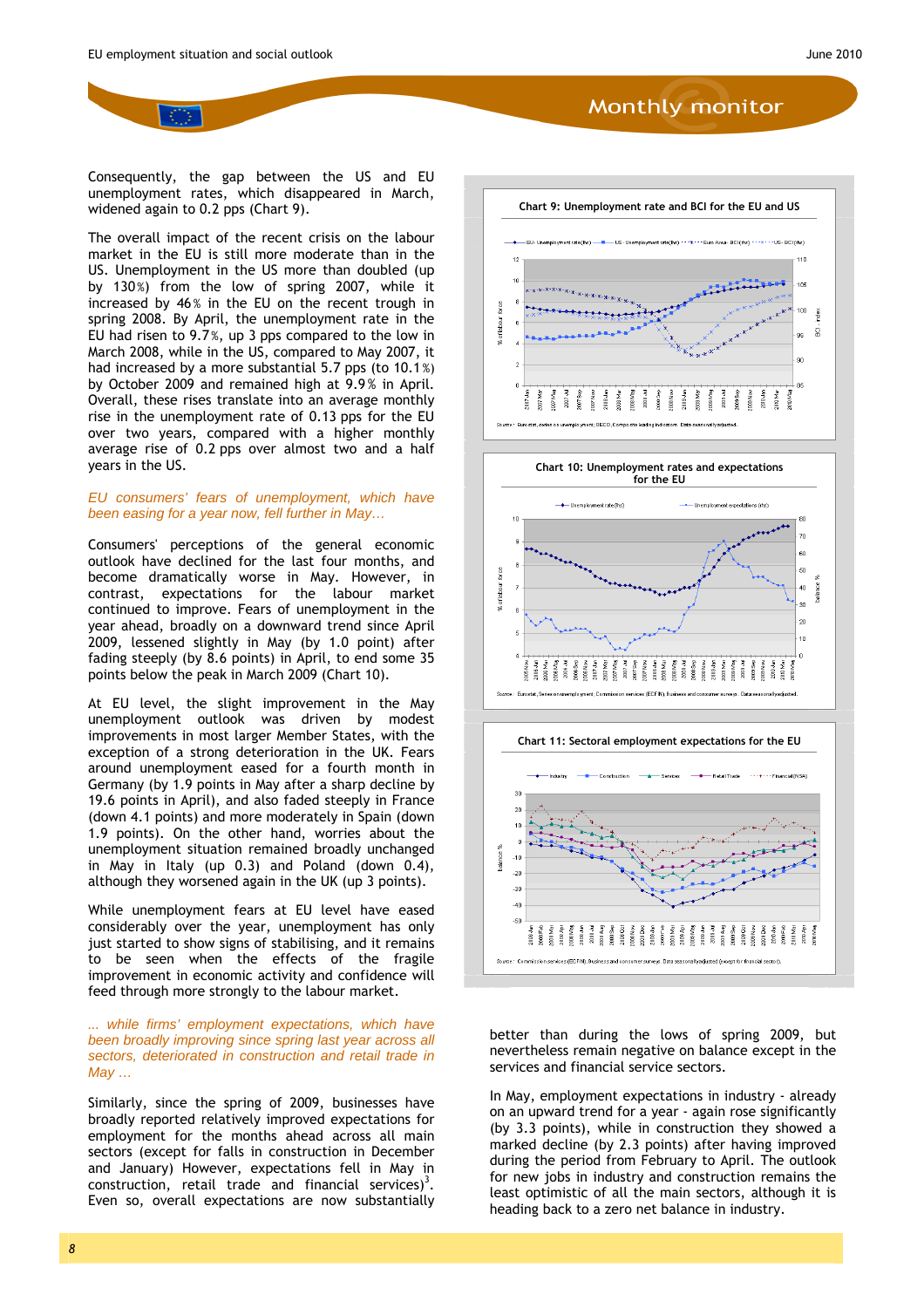Expectations in the services sector continued to improve, gaining 1.6 points in May; as a result the employment outlook returned to a positive net balance. In contrast, expectations fell back (by 2 points) in the retail trade sector. In the financial sector, the already positive net employment outlook lost another 3 points following a similar decrease in March (Chart 11).

#### *Labour demand continues to stabilise or improve in some Member States…*

The job vacancy rate for the EU, which bottomed out in the third quarter of 2009, remained unchanged in the first quarter of this year, at 1.4 %, while the yearon-year fall narrowed to 0.1 pps. This drop in the job vacancy rate was equivalent to a fall in demand for new workers of around 5% over the year to the first quarter of 2010. Among the larger Member States for which data are available, vacancies in the first quarter showed a relative improvement in Germany, and at 831 000 were only down by 40 000 (4.5 %) on a year earlier, while in the UK, at 453 000, they were up by 9 000 (2.0 %) on a year earlier.

Official sources in Germany confirm the relative improvement in demand for labour in recent months, with levels exceeding those of a year ago. In Germany, the Federal Employment Agency's job index  $(BA-X)^4$ has been edging upwards since last summer, and in May it picked up by a strong 8 points to reach 157 points, indicating a continued recovery in labour demand. The positive gap on the previous year's level widened to 30 points, and the index - only 4 points lower on October 2008 - is at the level reached in the initial phase of the previous economic upturn in spring 2006. The number of registered vacancies (which account for 50% of the vacancies underlying the index), at around 523 000 in May, was up 33 000 (7 %) on a year earlier, compared to the annual difference of 22 000 (4 %) to April.

#### <span id="page-8-0"></span>*… similarly demand for temporary agency workers continues to improve, and is higher than a year ago in most countries*

Recent data from Eurociett<sup>5</sup>, covering March/April, continues to show an improvement in workplace activity through temporary work agencies, which is a leading indicator of recovery in the labour market. The number of hours invoiced by private employment agencies exceeds the levels observed a year earlier in all countries except the Netherlands. The year-on-year rises in invoiced hours ranged from around 11-13 % in Belgium, France and Spain to 20-24% in Germany and Italy, while invoiced hours were still down by 1% in the Netherlands on a year earlier (Chart 12). In the UK, agencies showed strong growth in short-term staff appointments for April, despite easing back from the 34-month high seen in March.





#### **2. Restructuring trends**

The situation in EU labour markets in response to the [economic](http://www.eurociett.eu/) downturn has been reflected in European Restructuring Monitor (ERM) data collected by the European Monitoring Centre on Change<sup>6</sup>.

*Announced job losses, although sharply down, continue to slightly outnumber announced job gains…* 

There was again relatively limited restructuring activity reported on the European Restructuring Monitor (ERM) in May 2010, in line with the general downward trend. Nonetheless total announced job losses increased by almost one quarter compared to [April 2010, accounting f](http://www.eurofound.europa.eu/emcc/erm/index.htm)or 18 172 announced job losses (Chart 13).

From a longer term perspective, there have been almost three times as many announced job losses as job gains in ERM restructuring cases since September 2008. In May 2010, there were 42 new cases of restructuring-related job loss and 27 new cases of restructuring-related job gains.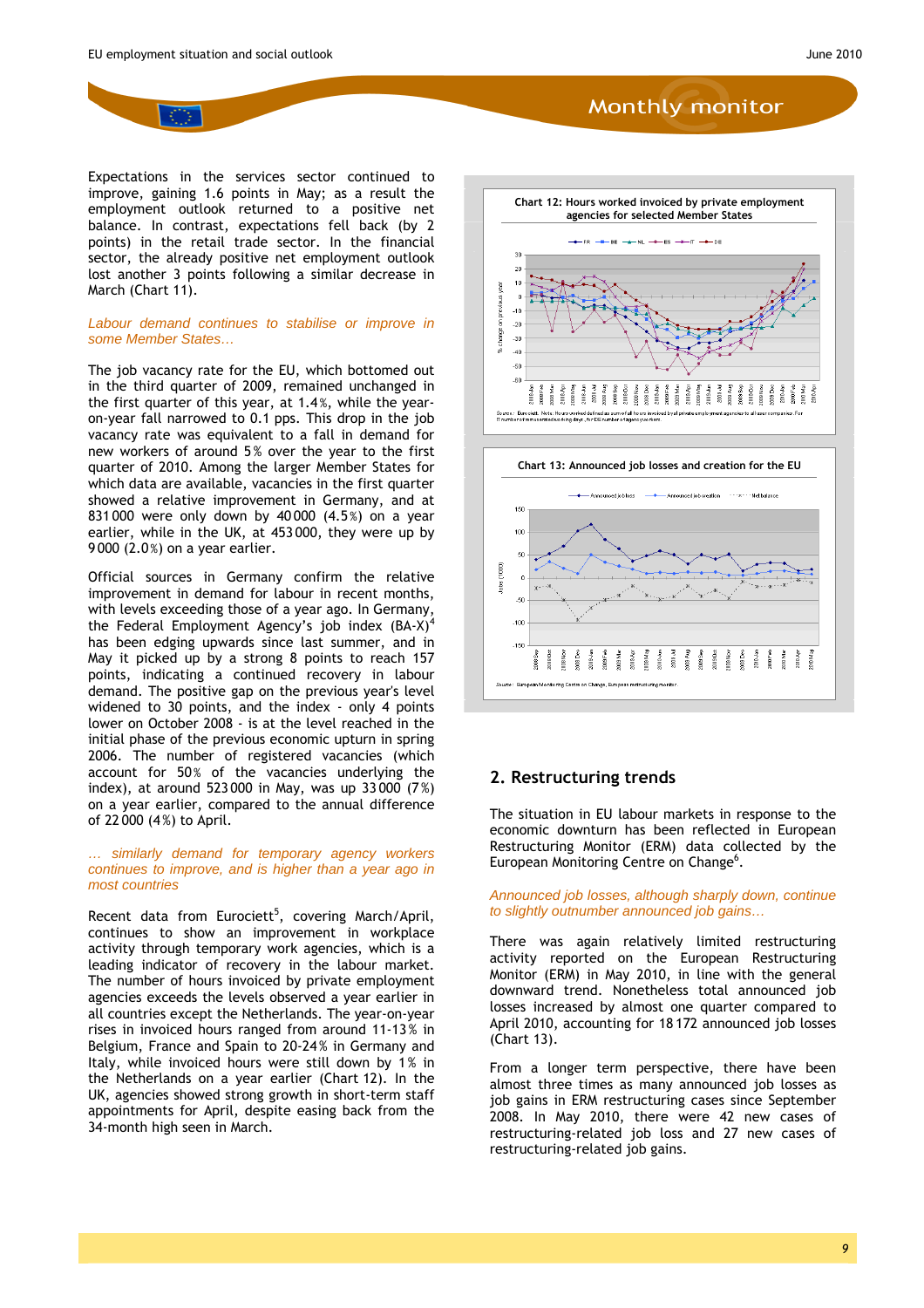#### *… with most of the recent job losses announced in the United Kingdom and Poland*

The largest number of announced job losses in May were in the UK (6 523 jobs) and Poland (2 224 jobs), followed by France (1 940 jobs) and Italy (1 262 jobs) (Chart 14).

*Manufacturing and Financial Intermediation were the sectors most affected by announced restructuring job losses…* 

In May 2010, manufacturing accounted for 7 650 announced job losses in the ERM. Since September 2008, the ERM has recorded 504 613 announced job losses in manufacturing, almost half of total job losses. Financial intermediation was the other sector most affected in May 2010 with 5 014 announced job losses. Other significantly affected sectors included Health and Social Work (1 800 jobs) and Real Estate (1 303 jobs) (Chart 15).

In May, the largest restructuring cases involving job loss were in:

- Manufacturing: Rohde (PT, 980 jobs), Yazaki Wiring Technologies (SK, 908 jobs), Swarovski (AT, 800 jobs), Delphi Packard Electric CZ (CZ, 700 jobs), British American Tobacco Polska (PL, 580 jobs), Nuova Pansac (IT, 440 jobs).
- Financial intermediation: RBS (UK, 2 600 jobs), Bank BPH (PL, 1 514 jobs), Société Générale, (FR, 900 jobs).
- Health and Social Work: NHS Glasgow and Clyde (UK, 700 jobs), NHS Lothian (UK, 700 jobs), Southern University Hospital (UK, 400 jobs).
- Real Estate/Business Activities: Garland Call Centres (UK, 1 088 jobs).

In the manufacturing sector, the biggest case of job loss relates to the plan of German company Rohde, the largest manufacturer of footwear in Portugal, to close its factory in Santa Maria da Feira with the loss of 980 jobs. Another significant case concerns British American Tobacco Polska, which announced the closure of its plant in Jawornik (southern Poland) employing 580 people. The layoffs will begin in September 2010 and production will be transferred to the other plant owned by British American Tobacco Polska in Poland, located in Agustów (eastern Poland). The Tyrol-based glassware and jewellery maker Swarovski announced on 20 May 2010 that it will cut 800 jobs within the next four years at its headquarters in Wattens. The family-run business that operates the brands Swarovski Crystal Business, Tyrolit, Swareflex and Swarovski Optik, plans to cut 200 jobs annually from 2011 to 2014. The company confirmed that the redundancies will take the form of natural attrition only. In order to keep its position as market leader against competitive pressure from Egypt and China, Swarovski is partially relocating its production to Eastern Europe, where a new production site will be built, and India and China, where existing ones will be





enlarged, while the head office will remain in Wattens. The company has already made 1 700 workers redundant in Wattens within the last two years and is currently employing 5 000 staff at the site. In the manufacturing of plastics, Nuova Pansac, one of the European leaders in the plastics sector, announced the cutting of 440 jobs across its sites in Italy by the end of May 2011. The new reorganisation plan announced by the company envisages the relocation of production to fewer sites with the consequent closure of the smaller plants: in particular, the plan provides for the closure of the plants located at Portogruaro (in the province of Venice), Zingonia (in the province of Bergamo), and Ravenna. Moreover, plans show that the administrative sites of Mantua and Milan may also be closed.

In the manufacturing of pharmaceuticals, US pharmaceutical giant, Pfizer, which is among Ireland's largest employers, has announced 275 redundancies at its plant in County Kildare, and approximately 500 more job losses could follow in its other Irish plants. The 275 job losses announced so far relate to a proposal to cease manufacture of oral contraceptives at the Kildare plant, although a total of 770 jobs will remain at the plant. Furthermore, Pfizer announced plans to exit operations from three other Irish plants over the next few years. These various restructuring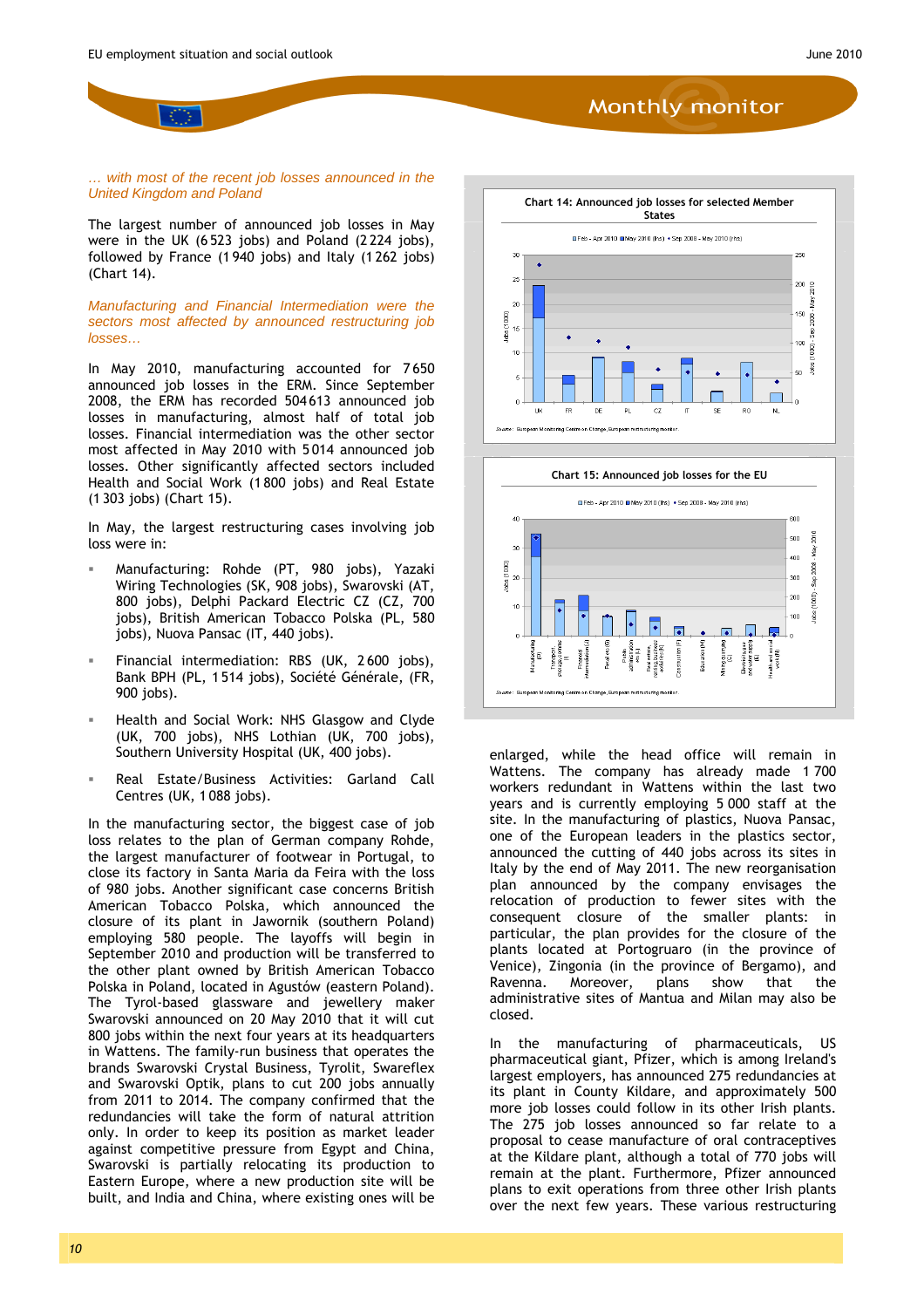proposals are due to take place over the next 18 months to five years and the upshot is that a further 510 jobs could eventually be lost in addition to the 275 redundancies above. This is part of a worldwide restructuring plan, where the company, as it consolidates operations following last year's purchase of smaller rival Wyeth, envisages the cutting of 6 000 jobs, or 18% of its global workforce, at its 78 manufacturing plants over the next five years. Pfizer announced it would cease operations at eight plants in Ireland, Puerto Rico and the US by late 2015 and reduce activities at six factories in those countries as well as in Germany and Britain.

In the auto manufacturing sector, Japanese firm Yazaki Wiring Technologies announced the closure of its plant in Prievidza, Slovakia, where wire harnesses for the car industry were produced. All 1 208 jobs are to go and dismissed employees will receive redundancy pay of 6 or 8 month's wages according to the number of years in service for the company. Dismissals will take place in May and June 2010, although the company management has offered 300 redundant employees a job in the Yazaki plant in Michalovce, Eastern Slovakia. Delphi Packard Electric CZ, a subsidiary of Delphi Automotive Systems which is a global supplier of electronics for the automotive industry, has announced 700 job cuts at its plant located in Česká Lípa by the end of 2010 due to the termination of customer order contracts with Audi and BMW. In the manufacturing of other transport-related products, Alcoa Howmet, a producer of turbine blades, has announced plans to cut about 200 jobs in Exeter and Lohr Industrie (2 000 employees worldwide), a French manufacturer and designer of truck trailers, trolleys on wheels and rail transport systems, announced it would cut up to 150 jobs.

In the Financial Intermediation sector, Royal Bank of Scotland (RBS) has announced plans to cut 2 600 insurance and retail banking jobs in the UK over the next twelve months. 2 000 positions out of 16 777 will be lost from its insurance division, with the remaining 600 job losses concentrated in RBS retail banking head offices in Edinburgh and London. This latest announcement comes after the group had already announced approximately 20 000 job cuts worldwide as part of cost cutting measures following the financial crisis and the acquisition of ABN Amro. As part of the state aid package that RBS received, EU competition regulators in Brussels demanded that the Bank sell off its Direct Line and Churchill insurance businesses as well as more than 300 branches. In Poland, Bank BPH announced up to 1 514 redundancies by the end of 2011; last year Bank BPH cut almost 930 jobs. In France, banking group Société Générale announced it will cut 900 positions across its retail banking network over the next three years. The bank will make the reductions indirectly by not replacing employees who retire in its 3 000 branches nationwide. In spite of these job cuts, the company spokesperson said that the recruitment plan announced by the group earlier in the year is not suspended, the group intends to recruit 1 200 across its banking network by 2012.



The Health and Social Work sector in the UK continues to be affected by a series of restructuring related job loss announcements: NHS Greater Glasgow and Clyde (GGC), Scotland's largest health board, will cut its workforce by 1 252 by 2013; 700 posts will go in 2010/11, with the full number being achieved within 18 months. NHS GGC claimed that the reductions will be through natural wastage, not compulsory redundancies, and are part of its £350m plans to modernise and redesign the services. NHS Lothian has announced plans to cut 700 jobs. The cuts are part of a £31m cuts drive for 2010-11. The job cuts are expected to be made by not replacing workers who leave or retire. The redundancies involve 333 nurses and are expected to take effect during this financial year and the next. Southern University Hospital has announced plans to cuts 400 jobs in Essex; the cuts will affect both clinical and administrative staff.

#### *… while Manufacturing and Education accounted for the majority of business expansion*

Of the 7 195 new jobs announced during May 2010, 4 029 new jobs were in manufacturing; since September 2008, manufacturing (80 279 jobs) and retail (99 386 jobs) have been the sectors to benefit most from announced job creation. Together, they account for over half of all new announced jobs on ERM. The other sector to benefit the most from announced job creation in May 2010 is Education, where in only a single case 1 000 new jobs have been announced. (Chart 16)

In fact Ireland's Department of Education announced that up to 1 000 new teaching jobs will be created by September 2010, with a further 1 000 teaching posts expected in 2011. At a time when Ireland's public finances have seriously deteriorated, the new teaching jobs have been approved because of a substantial increase in the number of full-time students, which now amounts to more than one million for the first time in the history of the Irish State (nearly 25% of the population). Of the 1 000 new posts coming on stream this September, 600 will be in primary level and 330 in secondary level.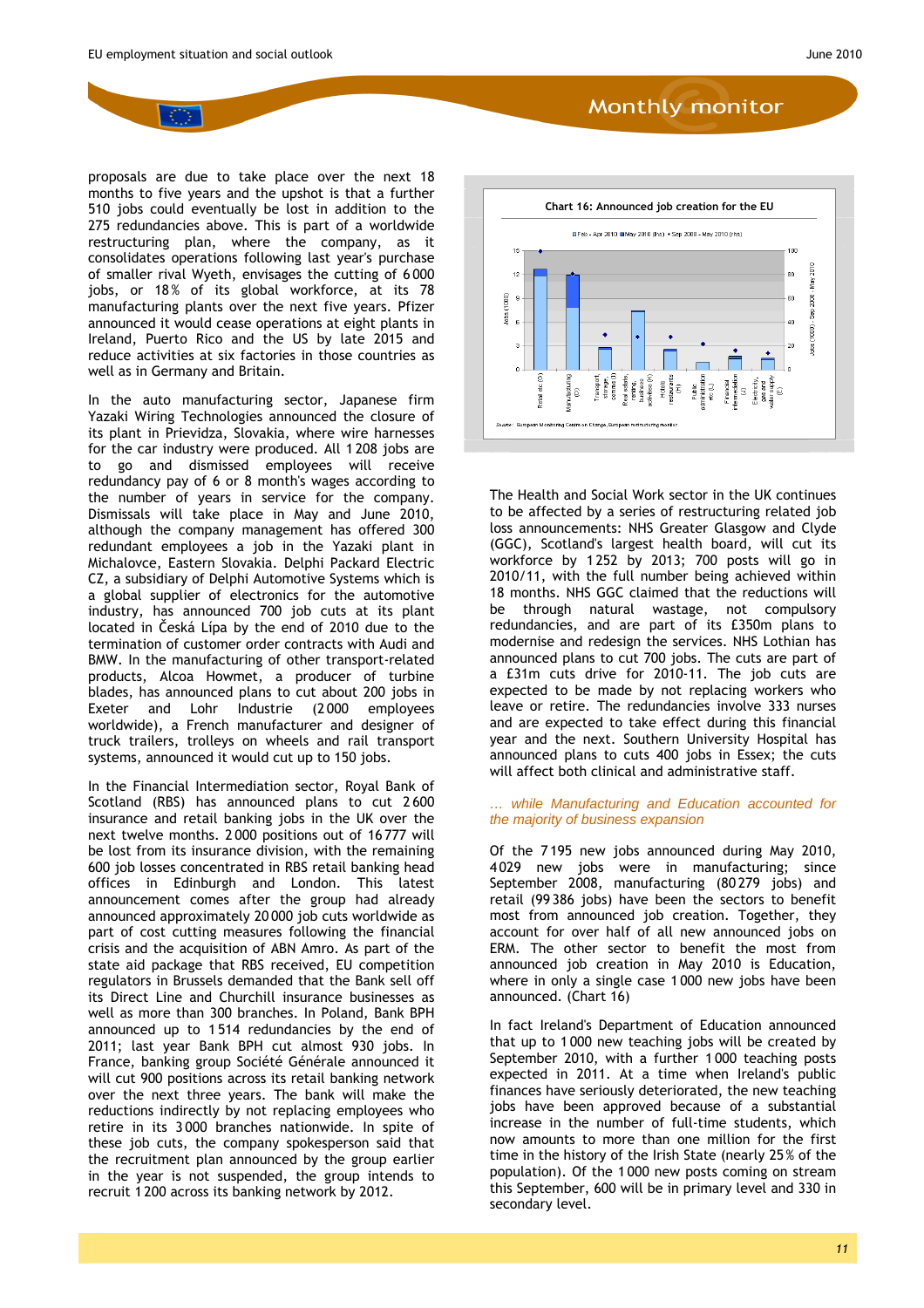In May, the biggest cases involving job gains were:

- Manufacturing: Bosch (HU, 1 500 jobs).
- Education: Ireland's Department of Education (IE, 1 000 jobs).
- Retail: Media Markt (AT, 800 jobs).

#### <span id="page-11-0"></span>**3. Economic context and outlook**

#### *ECONOMIC SITUATION*

#### *Economic activity in the EU continues to improve, albeit at a slow pace…*

The EU has been out of recession since mid-2009, with global recovery supporting a revival in demand for EU goods and services. Nevertheless, as the impact of temporary factors has now started to fade, the recovery remains fragile; growth in economic output kick started by 0.3% in the third quarter has subsequently moderated slightly to 0.2 % in the last quarter of 2009 and the first quarter of 2010. Nevertheless, compared to a year earlier, economic activity, which at the end of 2009 was still down by 2.3 %, was 0.5% higher in the first quarter of 2010 (Chart 17).

In the US, the recovery has been more robust, with economic output picking up by 0.6 % during the third quarter, by a firm 1.4% in the fourth quarter, and by 0.8% at the beginning of this year. As a result, economic output in the US in the first quarter of this year was 2.5 % higher than the level a year ago.

#### *… and growth has resumed in most Member States and is up on a year earlier in several of them*

Within the EU, most Member States have returned to positive growth. All the larger Member States had posted positive growth by the first quarter of 2010. Economic activity in France and Germany has been improving for a year now, although growth lost momentum recently, falling to  $0.1\%$  and  $0.2\%$ respectively in the first quarter of this year. The UK, on the other hand, has posted more solid positive growth of 0.4 % and 0.3 %, but only over the last two quarters. In the first quarter of 2010, output in Italy rebounded (up 0.6 %) after falling back at the end of last year, and at last improved slightly in Spain (0.1 %). Finally, activity in Poland continued to expand, though growth slowed to 0.5 % in the first quarter.

Of the remaining Member States, in the first quarter of 2010 economic output declined significantly in Lithuania and Estonia (by 3.9% and 2.3% respectively) and in Ireland in the fourth quarter of last year; while it expanded the most in Hungary, Slovakia and Portugal (by 0.8-0.9 %) and Sweden (1.4 %).

As a result of recent improvements, economic activity has recently been up compared to a year earlier in several Member States, including France, Germany,







Italy and Poland. However, the Baltic States, Bulgaria, Cyprus, Greece and Romania (and Finland and Ireland in the last quarter of 2009) continue to record steep declines (2.3 %-5.1 %), although these are lower than in previous quarters.

#### *Industrial production in the EU continues to improve, and is significantly higher than a year earlier*

Economic recovery in the EU has been strongly supported by improvements in industrial production. After a continuous steady expansion over the second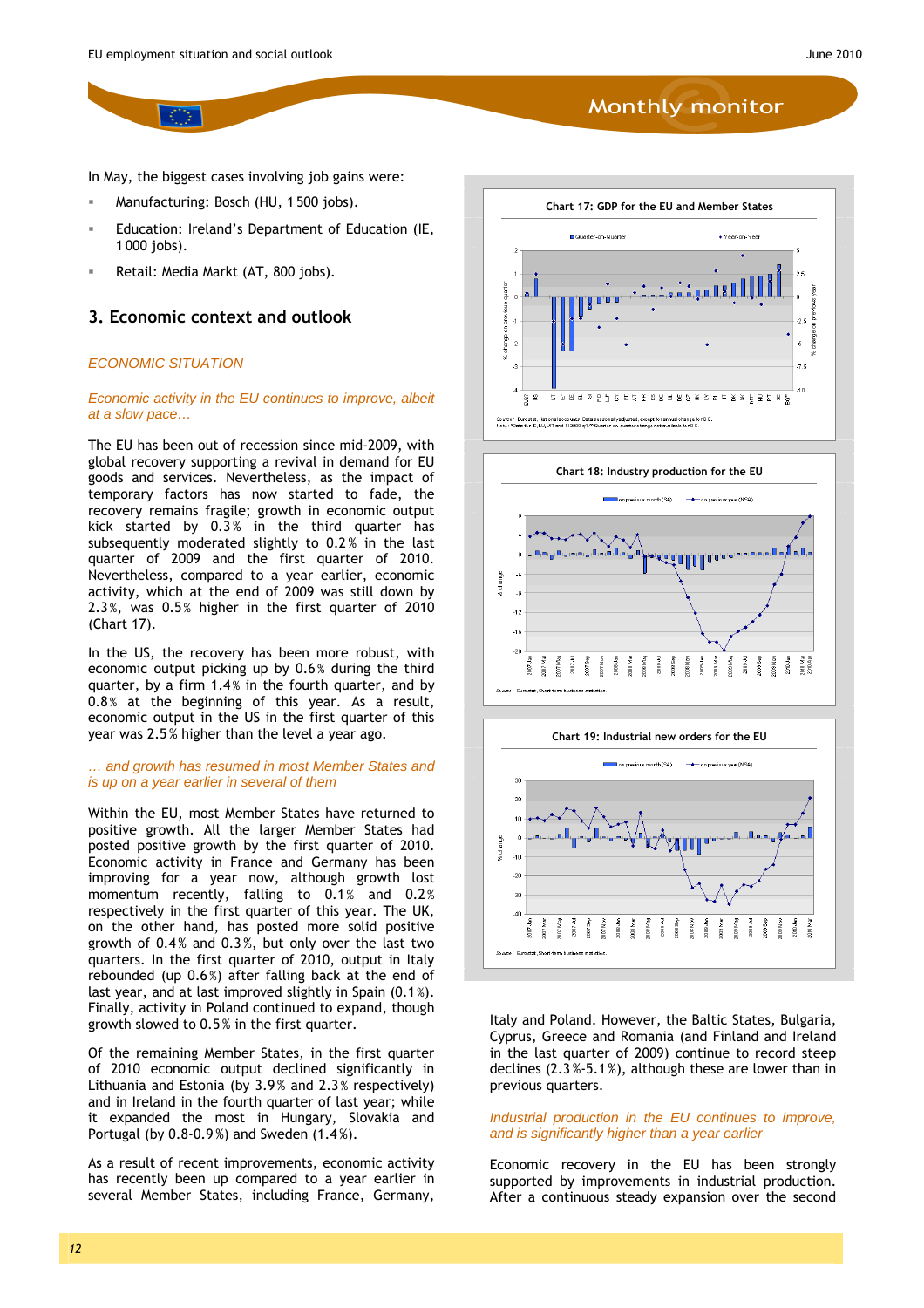half of last year and with an especially healthy rise in November, industrial output continued to increase strongly this year, particularly in January and March, while in April it expanded by a more modest 0.5 % (Chart 18).

The improvement in industrial production in the EU over the last year or so has resulted from mixed contributions of the larger Member States in different months. In April, the further improvement in EU industrial output reflected expansion in only two larger Member States – Germany (up by 0.8%) and Italy (1.1 %), which compensated for a steep decline in Poland (down 2.1 %) and more limited reductions in France, Spain and the UK (of 0.3-0.4 % in each). At EU level, output improved across all goods, except for a decline in energy and a significant drop in output of non-durable consumer goods.

Following eight months of improvement, year-on-year growth in industrial production in the EU finally turned positive in January and strengthened significantly over the following months, with output in April up 7.9 % on a year earlier. This was due to year-on-year growth in all the larger Member States, which was particularly solid in Germany and Poland.

#### *… new orders for industry improved significantly in March, and remained notably higher than a year ago…*

New orders for industry in the EU have been broadly improving for a year now, and after some slight changes in January and February, they expanded by an extraordinary 5.9% in March (Chart 19). These broad improvements reflect improvements in orders for all goods categories, and in March resulted from very firm rises in new orders for capital goods, intermediate goods and non-durable consumer goods, together with a more modest increase in orders for durable consumer goods. Underlying this was the improvement in all larger Member States in March – a significant pick-up in France and Poland, a further solid rise in Germany, Spain and the UK, as well as a lesser increase in Italy.

As a result of continuous rises since mid-2009, yearon-year growth in industrial new orders in the EU, which eventually turned positive in the beginning of the year, picked up to reach a solid 20.9% in March. This improvement was the result of positive growth in all the larger Member States, and especially the significant improvements in Germany and the UK compared to a year earlier (up by more than 30% in each country).

#### *... and construction output bounced back appreciably in March after a steep decline in February …*

While industry has been undergoing a consistent recovery, production in the construction sector has been deteriorating for almost two years, before rebounding in March. Output in construction declined slightly in January and significantly in February (5.3 %), however, this was offset by a particularly solid gain of 6.5 % in March (Chart 20). The deterioration at EU





level in January and February resulted from deterioration in all larger Member States except for the UK, while the significant revival in construction output in March reflected the rebound in all larger Member States, in particular the outstanding growth in Germany (by 26.7 %) and the more moderate rises in Poland and Spain (by 3.6 % and 3.2 % respectively).

For the EU as a whole, year-on-year growth in construction output picked up to -3.2 % in March – the best result since September 2008 - from its low point of around -10.8% in the previous month. This still lower construction output compared to a year earlier reflected the steep decline in France and Poland, together with a more limited drop in Spain, which offset a rise in Germany and especially in the UK.

#### *... while retail trade turnover declined significantly in April*

Compared with the sizeable falls in output seen in industry and construction, retail trade turnover in the EU held up fairly well at the height of the crisis between autumn 2008 and spring 2009, and has continued to be at or around similar levels since then. Although the monthly changes have been volatile and fairly minor since mid-2009, in April retail trade turnover decreased by a significant 1.2 %, the biggest drop since spring 2008, reflecting falls in both the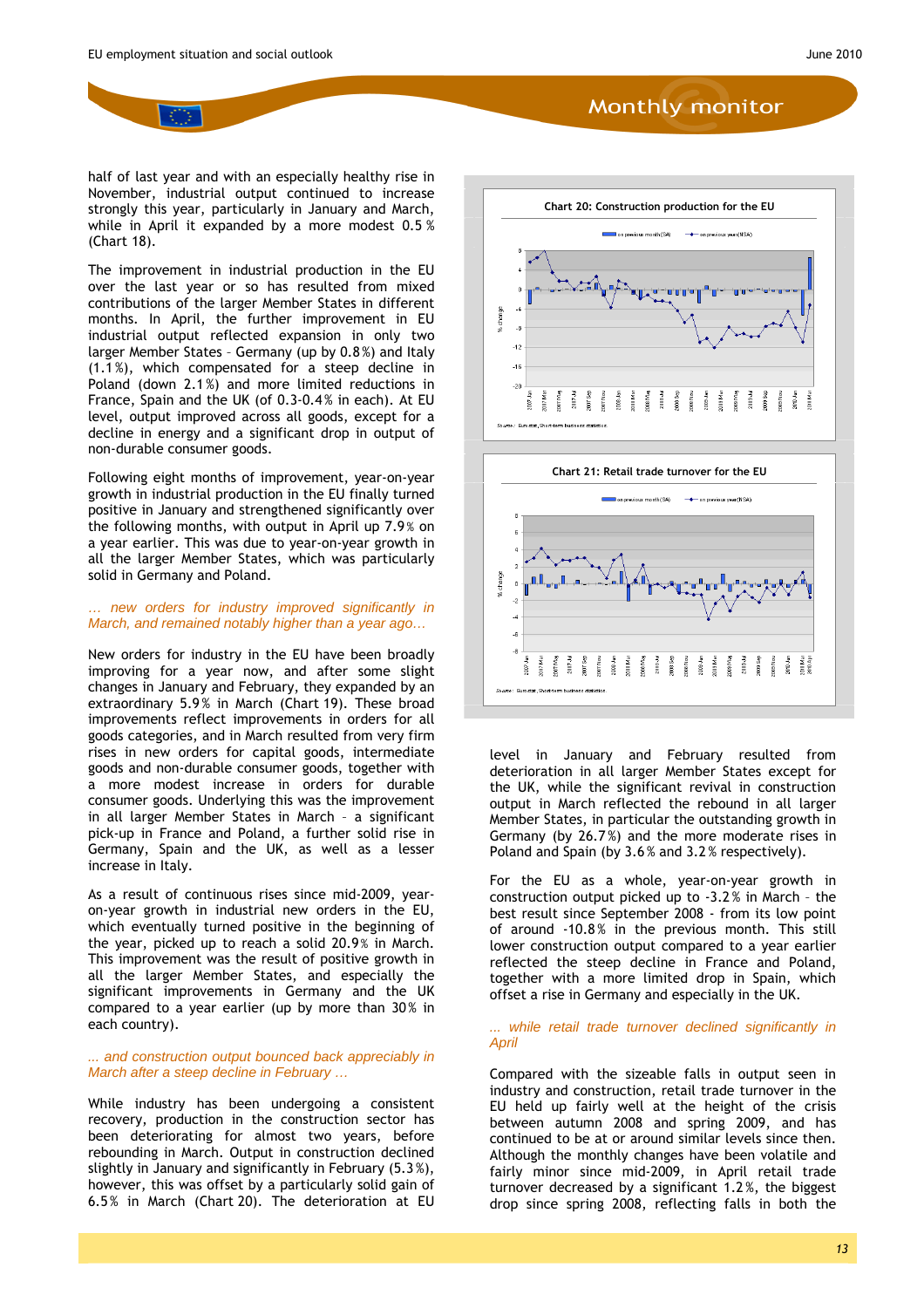"Food, drinks and tobacco" and the non-food sectors. Underlying the serious deterioration of the April EU figure was a steep decline in retail trade turnover in Poland (8.7 %, following a similar rebound in the previous month), which - together with the more modest decrease in Spain (2.1 %) - more than offset some of the rebound in Germany (1.0%) and the almost flat turnover in France and the UK (0.2-0.3 %).

Consequently, after just turning positive in March for the first time in 20 months, year-on-year growth in turnover fell back into negative territory, to -1.6 % in April, driven by a deterioration in all the larger Member States (except for the UK), in particular in Poland and Spain (Chart 21).

#### *OUTLOOK*

*Following a year of continuous improvement, economic confidence in the EU has reached its long-term average, although it deteriorated in May …* 

After a year of uninterrupted improvement, the EU Economic Sentiment Indicator (ESI) declined in May by 1.9 points, moving back to its long-term average of 100 points. However, the development in May should be interpreted with care, since the change in the NACE classification caused a break in time series $3$ (Chart 22).

This decline at EU level in May reflected a deterioration in all the larger Member States, except for Germany and the UK, and with the most significant drop in sentiment in France, Italy and Spain (by around 4 points in each) and a more moderate decline in Poland (down 2.2 points). Consequently, economic confidence rose further above its long-term average in Germany and the UK, while widening the gap to its long-term average in Spain (to more than 10 points) and moving back below its long-term average in the remaining larger Member States.

While sentiment in industry, driven by substantially better order books, improved by a solid 2.0 points, there was a significant 2.5 points drop in confidence in the construction sector. Consequently, confidence in industry is rapidly approaching a zero balance, while, due to the relatively slow improvement since bottoming out in spring 2009, sentiment in construction remains the lowest among all sectors. Sentiment also declined in services (by 2.2 points) and, after a rebound in the previous month, in retail (by 3.7 points), nevertheless remaining at a positive balance in the former but falling back below a zero balance in the latter. Consumer sentiment showed a marked decline (by 2.7 points), driven by heightened [worries about the general economic outlook and](http://ec.europa.eu/economy_finance/publications/european_economy/2010/ee2_en.htm)  despite a continued easing in fears of unemployment. Confidence in the financial sector, which is not included in the ESI, rose significantly in April after remaining flat since last summer, but it declined slightly (by 1.2 points) in May; it nevertheless remains highest among all sectors.





#### *…the OECD's leading indicator for Europe continues to recover*

The OECD's Composite Leading Indicators (CLI) for the EU started to pick up strongly about a year ago and now point firmly to economic recovery, far exceeding their long-term average. The CLIs for the euro area and the group of the four largest EU Member States continued to improve in April, albeit losing some momentum after the marked upturn between spring and autumn last year. In April, the CLI rose by a more limited 0.3 points in the euro area and 0.2 points in the group of the four largest EU Member States, reaching 104.7 and 105.2 points respectively. It also rose by a higher 0.8 of a point to reach 103.6 points in the US. Consequently, the two European groupings have recovered by around 11-12 points and the US by around 12 points, compared to a year earlier (Chart 23).

#### *Even though recovery in the EU is underway, the labour market will remain weak for some time, despite apparent signs of stabilisation*

As reported in the previous month, according to the latest European Commission spring economic forecasts<sup>7</sup>, the economic recovery underway in the EU - which is benefiting from a stronger-than-expected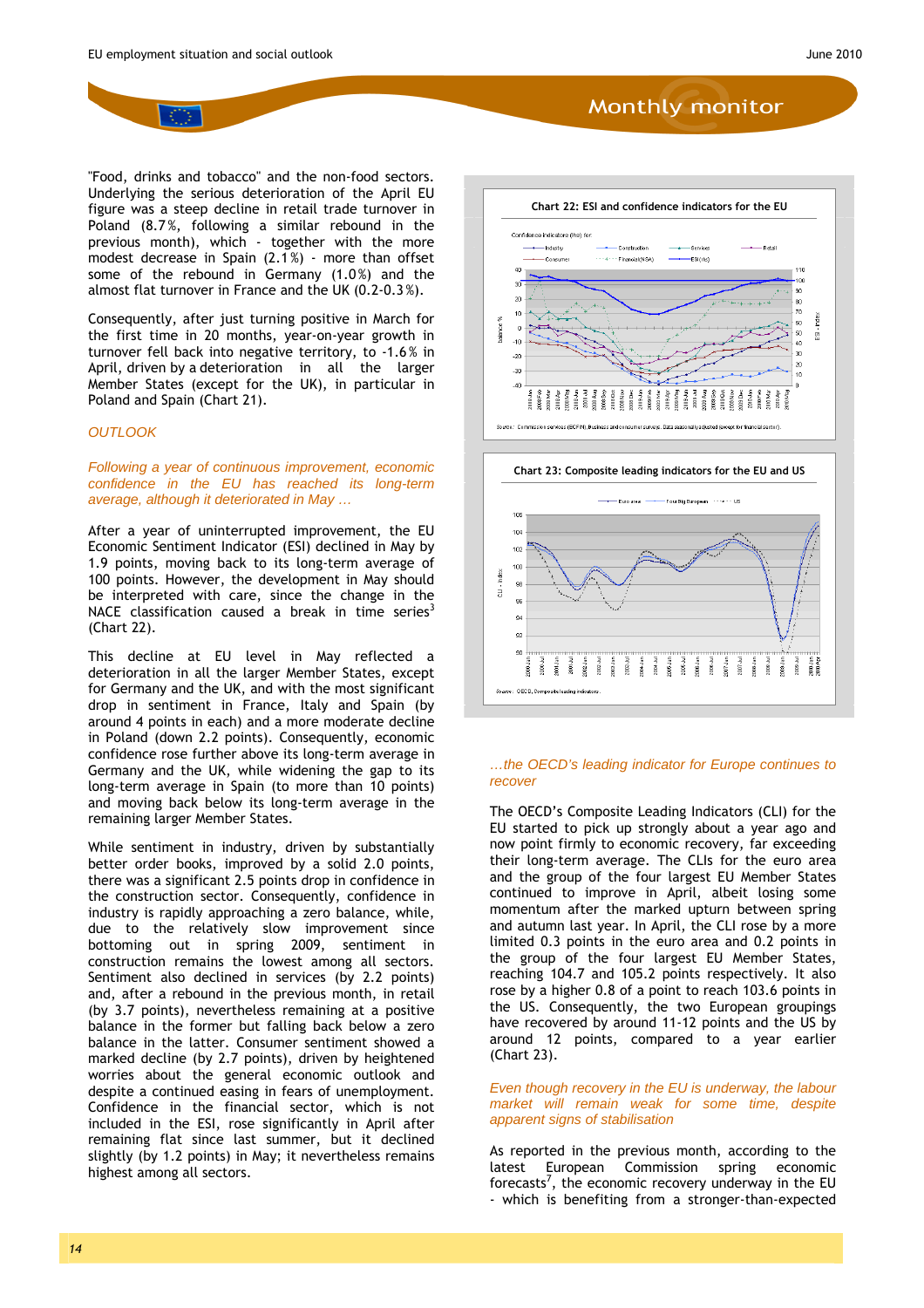turnaround in the global economy - remains fragile and continues to be buffeted from several directions: incomplete balance-sheet adjustments, weakness in the labour market which is likely to reduce domestic demand, and a continued high level of uncertainty regarding global imbalances and financial markets, still pose a risk. As the impact of temporary support fades, EU GDP growth is expected to remain fairly subdued during the first three quarters of 2010, and not to make up ground until the end of the year, with annual growth reaching 1.0 % this year and 1.7 % next year. By 2011, all EU countries except Greece are expected to have returned to positive economic growth.

Despite apparent signs of stabilisation, the labour market situation is forecast to remain weak for some time to come, and the relatively limited labour market adjustment so far, reflecting a higher degree of labour hoarding during this recession, suggests a somewhat jobless recovery and (potentially persistent) high unemployment ahead. Employment is expected to contract by 0.9 % this year and increase by only 0.3 % next year. These numbers will lead to a further rise in the unemployment rate, which is due to average 9.8 % this year and move down only marginally to 9.7% in 2011. Unemployment is expected to remain high for some time to come, especially in the Baltic States of Estonia, Latvia and Lithuania, and in Greece, Ireland, Slovakia and Spain.

Business Europe, in its June Economic Outlook<sup>8</sup>, assesses that the EU economy continues to show signs of recovery during the first half of 2010, supported in particular by a revival in global trade and industrial activity. It predicts real GDP growth in the EU will reach 1.1 % this year and 1.6 % in 2011. Regarding the labour market, unemployment is foreseen to stabilise in the coming months, leading to the unemployment rate averaging 9.8 % in 2010 and 9.9 % in 2011, while job creation is expected to resume only in the later part of 2011 (employment growth is forecast at -1.0 % this year and at -0.1 % in 2011). The analysis concludes that, compared with other parts of the world, rigidities in both labour and product markets and greater obstacles to entrepreneurship and market innovation will weigh on the strength of the upturn in Europe. As one of the policy considerations highlighted, Business Europe advocates smart consolidation which would combine both exit strategies to cap public indebtedness with entry strategies to support growth and job creation.

According to the IMF's World Economic Outlook<sup>9</sup> and OECD's latest Economic Outlook<sup>10</sup>, the global recovery and economic activity in OECD countries are picking up faster than previously expected. Global growth is projected by the IMF to reach 4.25 % in 2010-2011, [while GDP across OECD countries is projected to rise](http://www.businesseurope.eu/content/default.asp?PageID=568&DocID=26626)  by 2.7 % this year and by 2.8 % in 2011. According to the OECD, activity is projected to rise by 3.2 % this year and by a further 3.2 [% in 2011 in the US, by 3.0](http://www.imf.org/external/pubs/ft/weo/2010/01/index.htm) % in 2010 and by  $2.0\%$  in 2011 in Japan, while for the [Euro area growth is forecast at a more limited 1.2](http://www.oecd.org/document/9/0,3343,en_2649_201185_45303817_1_1_1_1,00.html) % this year and 1.8 % next year.

However, risks to the recovery could be higher now, as - along with overheating in emerging market economies - volatile sovereign debt markets pose a serious risk. The OECD has therefore highlighted the need for the euro area to strengthen its institutional and operational architecture and emphasized that bolder measures need to be taken to ensure fiscal discipline.

Although activity is picking up, employment growth is still lagging behind. The OECD-wide unemployment rate may now have peaked at just over 8.5 % and is set to average 8.5 % this year and fall to 8.2 % in 2011. At the same time, the pick-up in activity, notably in Japan and in some European economies, is likely to be supported by an increase in the average hours worked per employed person and in hourly labour productivity, rather than by any significant net job creation. Therefore, prospects for strong employment growth in these countries appear weak. By contrast, firms in the United States have shed large numbers of employees during the downturn and may therefore have to rehire relatively strongly in the upturn.

According to the OECD, employment in the US will remain stable this year and increase by 2 % in 2011; in Japan, it will stabilise in 2010-2011, while in the Euro area employment will contract by 0.9% this year before stabilising in 2011. Consequently, the unemployment rate is set to average 9.7 % this year and decline to 8.9% in 2011 in the US; in Japan it is set to fall to 4.9 % in 2010 and to 4.7 % in 2011, while the unemployment rate in the Euro area will remain at 10.1 % in 2010-2011.

Appropriate labour market and social policies can do much to promote a jobs-rich recovery. As the recovery takes hold and countries face the challenge of fiscal consolidation, it is important to continue to make room in budgets for cost-effective labour market programmes that support those workers at the greatest risk of becoming long-term unemployed and losing their attachment to the labour market.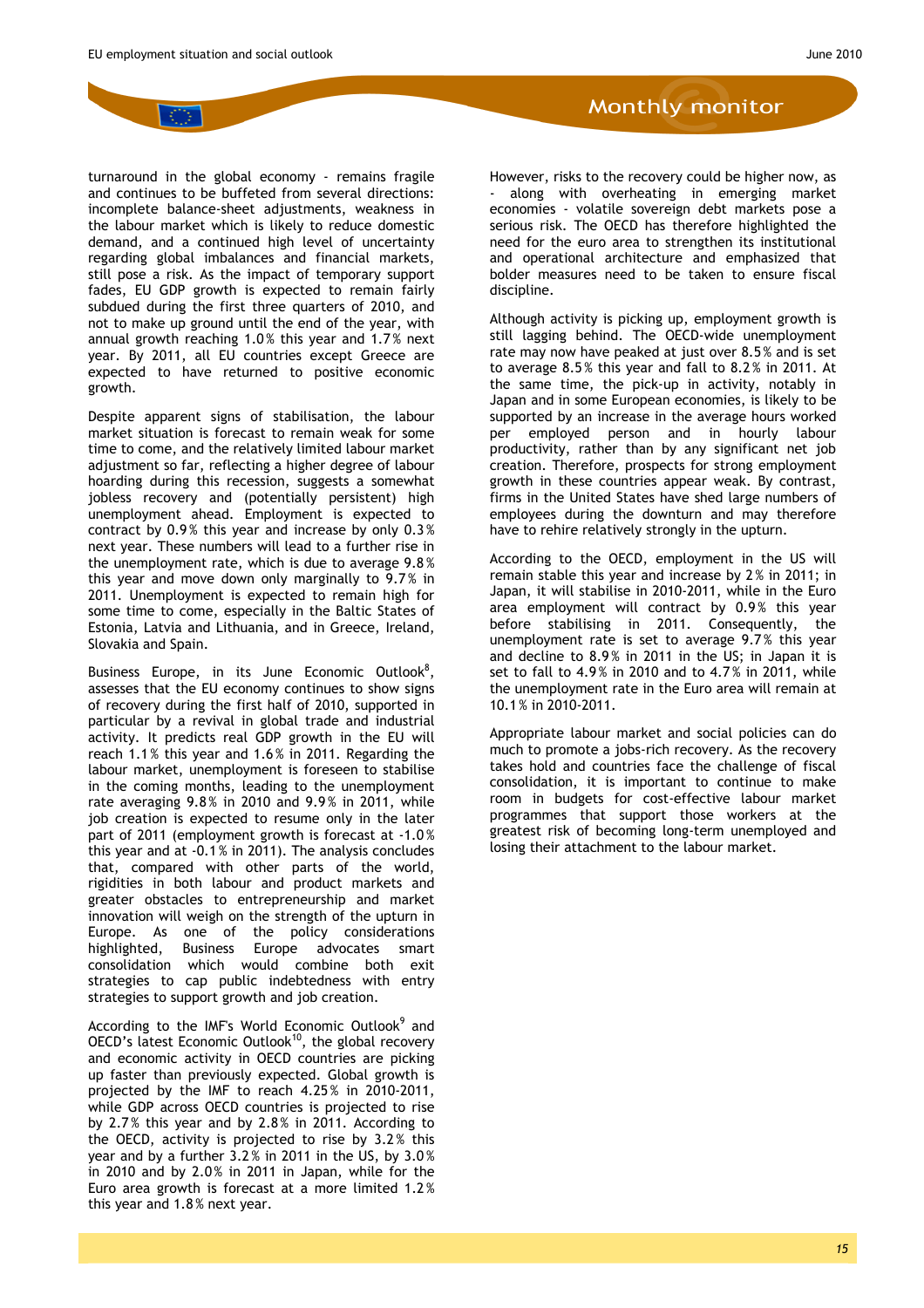# <span id="page-15-0"></span>**II. SPECIAL FOCUS**

#### <span id="page-15-1"></span>**1. Latest developments and expectations in selected Member States**

This section provides an overview of recent developments and forecasts at Member State level. In this issue, the focus is on the labour market situations in Austria, the Czech Republic, Cyprus, Malta, the Netherlands, Slovakia and Slovenia. Priority has been given to the most recent reports and forecasts (dating from April to early June 2010) from reliable sources at country level, which is complemented by relevant data from Eurostat.

#### *Austria*

Following a relative recovery in the last two quarters of 2009 (with GDP growth of +0.7% and +0.3%), Austria's GDP stagnated in the first quarter of 2010 (0% growth), due to weakness notably in the construction sector but also in industry. However, this stabilisation led to positive year-to-year growth (+0.5%) for the first time since the second quarter of 2008. According to the Commission's Spring 2010 European Economic Forecasts (EEF), Austria's GDP contracted by 3.6 % in 2009 and is forecast to recover slowly in 2010 (+1.3 %) and 2011 (+1.6 %), close to the EU average. The recovery could be led first by net exports, which are expected to grow quickly in 2010 and 2011, thanks to the emerging recovery in Austria's main trading partners.

Recent employment statistics seem to show a stabilisation of the situation in the labour market, with total employment picking up slowly (+0.1%) in the first quarter of 2010, after a year of declines or stagnation. Compared to one year before, employment is up by 0.2 %, compared to a 1.5% decline for the EU average. The net increase of 8 000 jobs compared to the first quarter of 2009 is mainly due to growth in financial services and business activities (up 21 000 or 3.5%) and other services (up 42 000 or 3.6%), although these were largely offset by declines in industry (down 35 000 or 5.0%) and in the related sector of trade, transport and communication (-12 000 or down 1.6 %).

The global economic crisis had only a limited impact on unemployment in Austria, due notably to the comprehensive labour market package launched in 2009. Short-time work and extended training in particular contributed to a smaller fall in employment than might have been expected given the scale of the contraction in activity. As a result, according to the Labour Force Survey, in April 2010 Austria had the second lowest unemployment rate among EU Member States, at 4.9% around half of the EU average. This rate has not changed in the last three months, showing a continued stabilisation of the Austrian labour market since the peak in summer 2009. The unemployment rate is just 0.2 pps above its level one year ago, compared to 1 pps for the EU as a whole.

In April, the unemployment rate was higher for men (5.3%) than for women (4.5%), reflecting the stronger **Monthly monitor** 

impact of the crisis on male-dominated industries. This has led to a reversing of the gender gap since February 2009. In absolute terms, the number of unemployed persons was 209 000 in April, unchanged compared to March (and 4.5% above its level one year before). This recent stability, however, disguises the fact that there were 2 000 more young unemployed people (under 25 years old), which represents a rise of 3.4%. This is a worrying development, after an improvement of the situation during the last quarter of 2009. Around one in ten (10.5%) economically active Austrians under the age of 25 was unemployed in April. Although this rate is well below the EU average (20.6 %), it has recently been rising faster in Austria.

The stabilisation of unemployment is also confirmed by statistics from the Austrian public employment service which point to a reduction in the number of registered unemployed (non-seasonally adjusted) for the fourth consecutive month, reaching  $227000$  in May  $2010 - 5.3\%$ below its level one year ago. The reduction is particularly pronounced for men, reaching 124 000 — which is the lowest level since November 2008 and represents a decline of 8.8% compared to May 2009. The number of job vacancies has picked up in recent months, reflecting a positive trend in labour demand which should help employment to recover. After having reached 23 000 in January (the lowest point in several years) the number of job vacancies increased to 33 000 in May, representing a 19% rise compared to one year ago and its highest level since November 2008. However, the recovery in the labour market may be only partial, since the temporary stimulus measures are coming to an end and the government is planning expenditure cuts and tax increases in 2011 to reverse the rise in its deficit. According to the Commission's EEF, the unemployment rate is likely to continue growing in 2010 (averaging 5.1 %) and 2011 (5.4%). This is in spite of the expected pick-up in job creation in 2011, and is due notably to the growing domestic labour force and the phasing-out of measures aimed at stabilising the labour market.

#### *The Czech Republic*

During the first quarter of 2010, economic growth was only slightly positive in the Czech Republic  $(+0.2\%)$ , after two quarters of higher growth which had marked a recovery from the severe recession of the beginning of 2009. This represents a small increase in GDP (+1.2 %) compared to last year.

The recovery has been supported by a slight pickup in exports, helped notably by the adoption of car-scrapping schemes and other measures to support the automobile sector in major export markets. Although these measures are gradually being phased out, the automotive industry has continued to recover quickly. According to AIA (the Czech Automotive Industry Association), car production jumped to 266 000 (or up 29.6 %) over the year to the first quarter 2010. The industrial sector, one of the key branches of the Czech economy, grew by 1% in April, after two months of near stagnation (-0.2 % in February and +0.7% in March). Compared with one year earlier (i.e. when the crisis had strongly reduced industrial output), industrial production was up 10.9%. This yearon-year growth of industrial production was due mainly to growth in the manufacture of motor vehicles, trailers and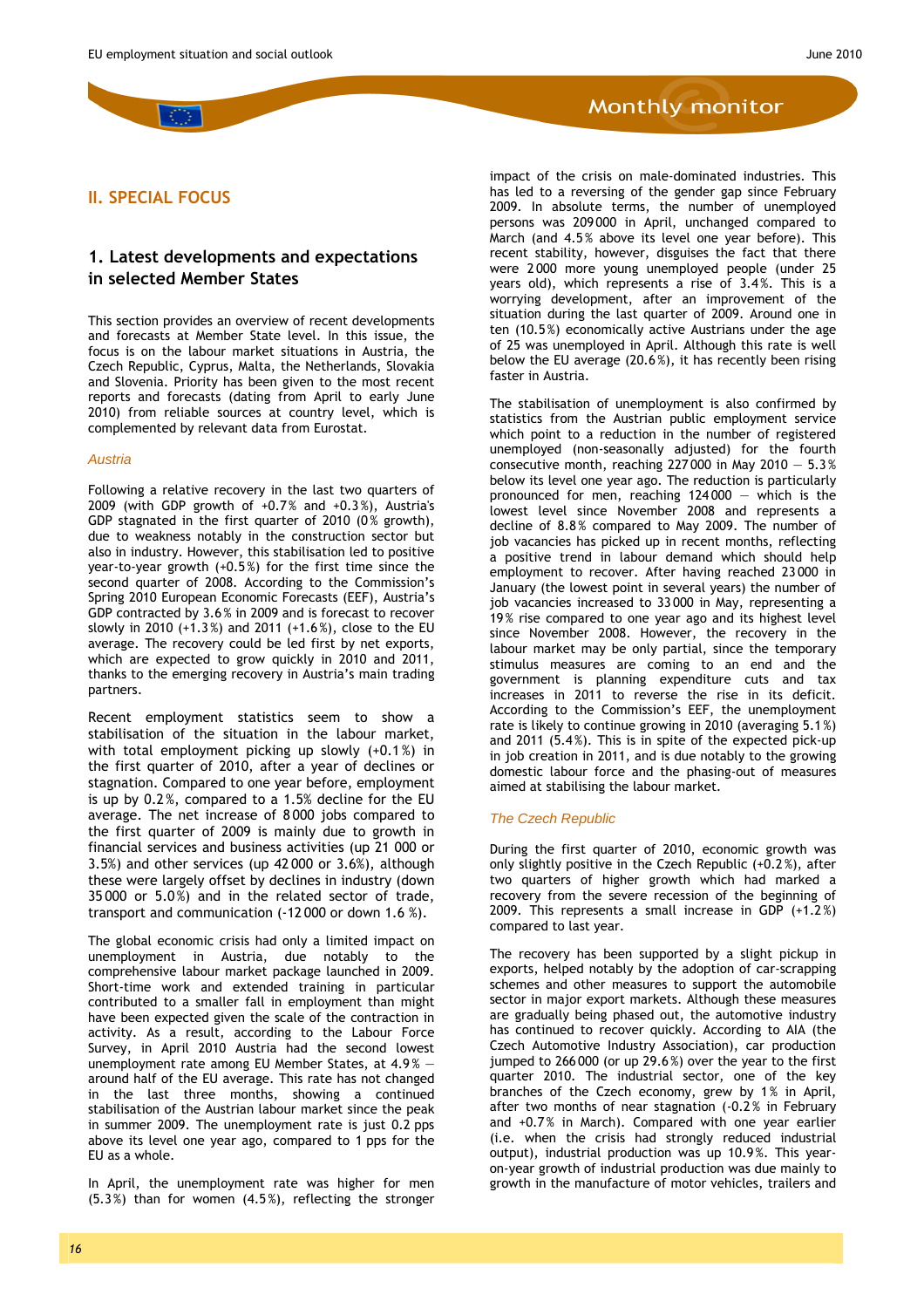semi-trailers (+20.9%) and in the production of basic metals (+55.1%).

According to national accounts data, total employment decreased sharply (-0.9%) over the first quarter of 2010 to reach 5.16 million, in contrast to the stabilisation of the previous quarter. This decline was due to developments in industry (down 16 000 jobs or 1.1%) and construction (down 10 000 jobs or 2.1%) sectors. Compared to one year earlier, total employment was down by 2.1%, an more marked fall than for the EU average (-1.5 %). This trend is mainly explained by the employment losses in industry (down 89 000 or 5.9%) and in the related sector of trade, transport and communication (down 17 000 or 1.3%).

According to the Labour Force Survey, 429 000 persons (7.7% of the active population) were unemployed in April. This represents a certain stabilisation (a decrease of 0.2 pps compared to March) after 4 months of steady increase. The unemployment rate had increased by 1.5 pps (or 82 000 persons) since April 2009, more quickly than the EU average (1 pps), reflecting the delayed effect of the crisis on the Czech labour market. The overall unemployment rate nevertheless remained lower than the EU average (9.7%).

The decrease of unemployment in April was mainly due to a decline in the male unemployment rate (from 7.3% in March to 7% in April) whereas female unemployment (at the higher level of 8.7%) has not shown any sign of reduction. The youth unemployment rate has been increasing very sharply — from 9.8% in October 2008 to 21.4% in April 2010. In addition, persons aged less than 25 years represent more than 30% of the net increase in unemployment since last year. This increase has been more pronounced for young women (22.5%) than for young men (20.7%), and they have been particularly hard hit in recent months (+6.4 pps since July 2009 compared to  $+3.2$  pps for men).

The number of job vacancies decreased to 32 300 in the first quarter of 2010, down by more than half (or 34 600) compared to a year before. This reflects a continuing decline in labour demand, in contrast with the trends in most other EU Member States. However the figures published by the employment offices showed a slight improvement over the last few months after the low reached in December 2009. The economic sentiment indicator shows that there has been a slow improvement in economic expectations and among consumers more respondents indicate that they expect unemployment to decrease. At the same time, business surveys indicate that employment in industry is expected to continue falling slightly.

According to the Commission's EEF, the Czech economy should recover fairly rapidly, achieving 1.6 % growth in 2010 and 2.4% in 2011, though at a much lower pace of expansion than before the crisis (more than 6% per year in the period 2005-07). The recovery should be supported by a rise in external demand, but private consumption is likely to remain weak due to rising unemployment, low wage growth and the cuts in public expenses which the government is expected to adopt in order to implement its fiscal consolidation policies. The unemployment rate should peak in 2010 at 8.3 %, reflecting an expected contraction in employment of 1.9%, before decreasing to 8.0% in 2011.

#### *Cyprus*

After showing strong resilience to the economic recession until the end of 2008, Cyprus's economy was subsequently affected by a decline in GDP of 1.7% in 2009. In the first quarter of 2010, economic activity contracted for the sixth consecutive quarter, though close to stagnation (- 0.2%). Compared with the same period of the previous year, GDP had declined by 2.3 %. This contrasts with the gradual recovery of GDP in the EU as a whole since the third quarter of 2009. The recession in Cyprus is due to weak domestic demand and to a difficult external environment leading to declining exports.

The labour market has been quite badly affected by the economic recession, especially in the labour–intensive sectors. In the first quarter of 2010, total employment was down by 5 000 (a fall of 1.3%) compared to one year before. Worst hit were the construction sector (down 3 000 or -8 %) and the trade, transport and communication sector (down 5 000 or -3.8%), although this negative trend has been partly offset by a rise in employment in the other service sectors (+4 000 jobs or 3.5%).

The unemployment rate in Cyprus reached 6.8% in April 2010, which was up 0.1 pps on the previous month and up 1.7 pps on April 2009. It remains one of the lowest rates among EU Member States and is almost 3 pps below the EU average. However, it has increased substantially since the beginning of the crisis: the rate almost doubled from around 3.5% (14 000 persons) in September 2008 to 6.8 % (roughly 28 000 persons) in April 2010.

Before the crisis, unemployment affected women more than men. Now, however, male (6.9 %) and female (6.7 %) unemployment rates are very similar, due to the stronger increase of unemployment among men, notably over the last quarter. Unemployment is particularly high among young people (18.1% in the first quarter, closer than before to the EU average (20.6 %)), and for whom it has increased very substantially since September 2008 (+9.4 pps compared to +4.8 pps for the EU as a whole). According to the public employment services, the number of job vacancies (non-seasonally adjusted) fell by 3 400 (or 40%) in the first quarter, showing the downward trend in labour demand.

According to the Commission's EEF, economic activity in Cyprus should contract by 0.4% in 2010, before recovering to 1.3% growth in 2011. The weak economic outlook is expected to weigh on the labour market in 2010 (with an expected decline in employment of 0.7%), particularly in labour-intensive sectors such as construction and tourism. The measures announced by the government which will be taken in order to reduce the public deficit (estimated at 6.1% of GDP in 2009), notably a freeze on new recruitment in the public sector and cuts in the budgets of the ministries, may also affect the labour market. As employment declines, the unemployment rate is expected to rise to historically high levels, reaching about 7% in 2011 (after 6.7% in 2010).

#### *Malta*

According to Malta's National Statistics Office (NSO), compared to the corresponding month last year the number of registered unemployed in the archipelago increased by 400 (or 5.5 %) to 7 606 in April 2010, and was 0.7% higher than the preceding month. While there was a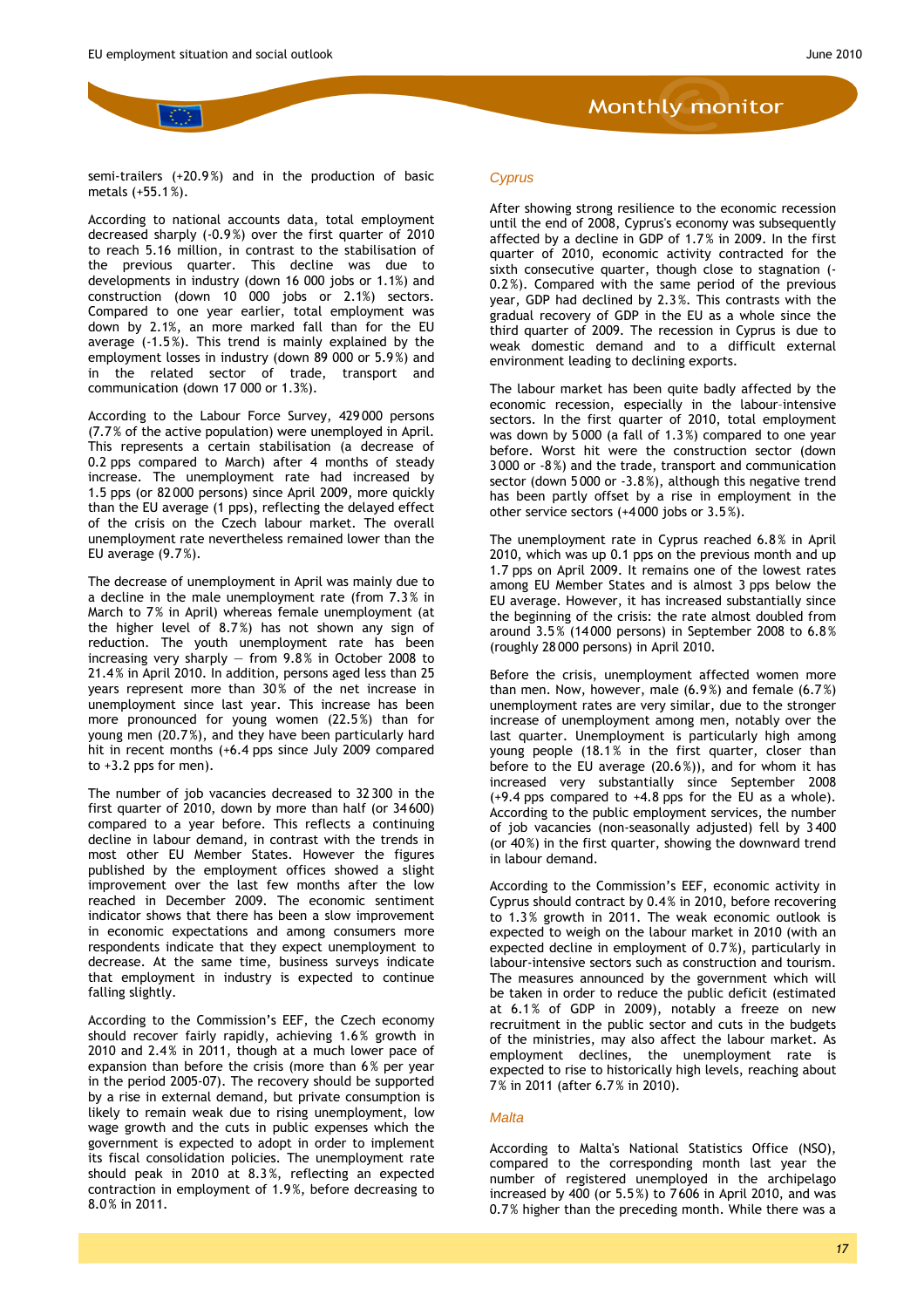

drop in the under-25 age group, the other age groups recorded rises, both month-on-month and year-on-year. Long-term unemployment also increased. Year on year, the number of people on the unemployment register for more than one year increased by 18.5%. The main occupations being sought by the unemployed range from trade- and services-related occupations for men to clerical or service-oriented jobs for women.

In April 2010, Malta's unemployment rate amounted to 7.0%, up 0.1 pps on the previous month and up 0.1 pps on the same month a year ago, according to Eurostat figures (LFS data). In other words, the unemployment rate has remained relatively constant over the previous 12 months. This stability masks the fact that male unemployment actually increased slightly (from 6.5 % to 6.9% in April 2010), while for women it decreased moderately (from 7.7 to 7.2 %). Consequently, one effect of the crisis has been the shrinking of the gender gap in terms of unemployment, from 1.2 pps to 0.3 pps over the same period. The relative stability in the unemployment rate reflects that Malta has experienced one of the lowest increases in unemployment in the EU since the crisis started, with a rise of only 1.2 % between September 2008 and April 2010. It has the  $6<sup>th</sup>$  lowest unemployment rate in the EU (at the same level as Denmark) and also posts the EU's  $6^{th}$  lowest youth unemployment rate, at 15.2% in April 2010, i.e. 5.4 pps under the EU average.

According to the Commission's European Economic Forecast (EEF) for Spring 2010, Malta's private consumption proved resilient in 2009, but it is exports and investment that should be driving the recovery. GDP which declined by 1.9% in 2009 - is forecast to pick up by 1.1% this year and to grow by 1.7 % in 2011. The same report points to the unemployment rate peaking in 2010, at 7.3% (up 0.4 pps on last year), before stabilising in 2011 (7.2%). For the time being, some indicators point to an improvement of the economic climate in Malta. These include the economic sentiment indicator (ESI), which exceeded the 100-point threshold for the first time in April 2010, at 103.6 points, and which reached 103.9 points a month later, ahead of the overall score for the EU. Unemployment expectations, meanwhile, continue to decline.

#### *The Netherlands*

According to Statistics Netherlands (CBS), unemployment in the Netherlands averaged 459 000 in the period February-April 2010, posting the first decline on the previous quarter since the summer of 2008 (in seasonally adjusted terms). However, it is perhaps premature to signal a reversal in the trend.

In April 2010, as has been the case since the beginning of 2007, the Netherlands reported the lowest unemployment rate in the EU, at 4.1 % (Eurostat, LFS), which was down 0.1 pps on the previous month, but up 0.9 pps on April 2009. This is less than half the rate recorded for the EU as a whole (9.7%). The slight increase which took place over the previous 12 months was divided equally between women and men, as the unemployment rates for both were around 4.1-4.2% in April 2010.

The Netherlands has shown that it has a fairly resilient labour market through the crisis, as its unemployment rate posted one of the smallest increases in the EU, i.e. +1.4%, since the last quarter of 2008. The youth unemployment rate in the Netherlands also remains the lowest in the EU, at 8% in April 2010 (as against 20.6 % at

**Monthly monitor** 

EU level), up 0.1 pps on the previous month and up

1.7 pps on April 2009.

According to CBS, the number of job vacancies in the Netherlands was 113 000 at the end of March 2010, after correction for seasonal effects. This is 11 000 down on the previous quarter, as the decrease in job vacancies continues; following an earlier stabilisation in the third quarter of 2009, the decrease does not appear to be over yet. This was confirmed by Eurociett, which reported that the number of hours worked by Dutch agency workers declined by 1.0% for the period covering weeks 13 to 16 this year compared to the same period last year, while the turnover of those agencies fell by 3 %. Of particular note is that, after a long period during which hours worked have been decreasing, hours in the industrial sector increased by 13 %, together with turnover, which was up by 14%.

At 76.5% in the fourth quarter of 2009, the Netherlands posts the highest employment rate in the EU, 12.1 pps ahead of the EU average. In this context, according to CBS, the share of employees in the Netherlands who say they want to work until they reach the age of 65 has doubled in four years: from 21 % in 2005 to 42% in 2009. However, fewer of them (13%) want to stay in work after their 65<sup>th</sup> birthday.

The same institute announced that economic output in the Netherlands in the first quarter of 2010 was up 0.1 % compared with the same quarter last year. Compared with the fourth quarter in 2009, the economy grew by 0.2% in the first quarter, although it was less pronounced than in the two previous quarters. Supported by exports and manufacturing output, this is the third consecutive quarter featuring a positive quarter-on-quarter growth. Recent changes in investment spending, in household consumption and in construction output are less favourable though. According to the Commission's Spring 2010 EEF, after falling back by 4.0% last year Dutch GDP is expected to pick up by 1.3 % this year and to continue increasing in 2011 (+1.8 %). In the same vein, economic sentiment for the Netherlands continues to forge ahead, the ESI index reaching 99.5 points after 15 months of consecutive rises. However, the unemployment rate could still edge up to 4.9% this year and 5.2% in 2011.

#### *Slovakia*

In April 2010, Slovakia's unemployment rate remained stable at 14.1% according to Eurostat figures (LFS). This stability has been a consistent feature since November 2009. However, compared to April 2009, the rate - which is the EU's fifth highest - has risen by 3.2 pps. This is mostly due to the surge in male unemployment, as male workers are particularly strongly represented in the sectors hardest hit in the recession (see below), with a 4 pps increase in 12 months. The female unemployment rate, on the other hand, rose by a more moderate 2.1 pps.

Since the beginning of the crisis (October 2008), the overall unemployment rate has risen by 5.2 pps, one of the most marked rises seen in the EU. The youth unemployment rate in Slovakia - at 34.1 % in April 2010 is also one of the highest in the EU. More than one in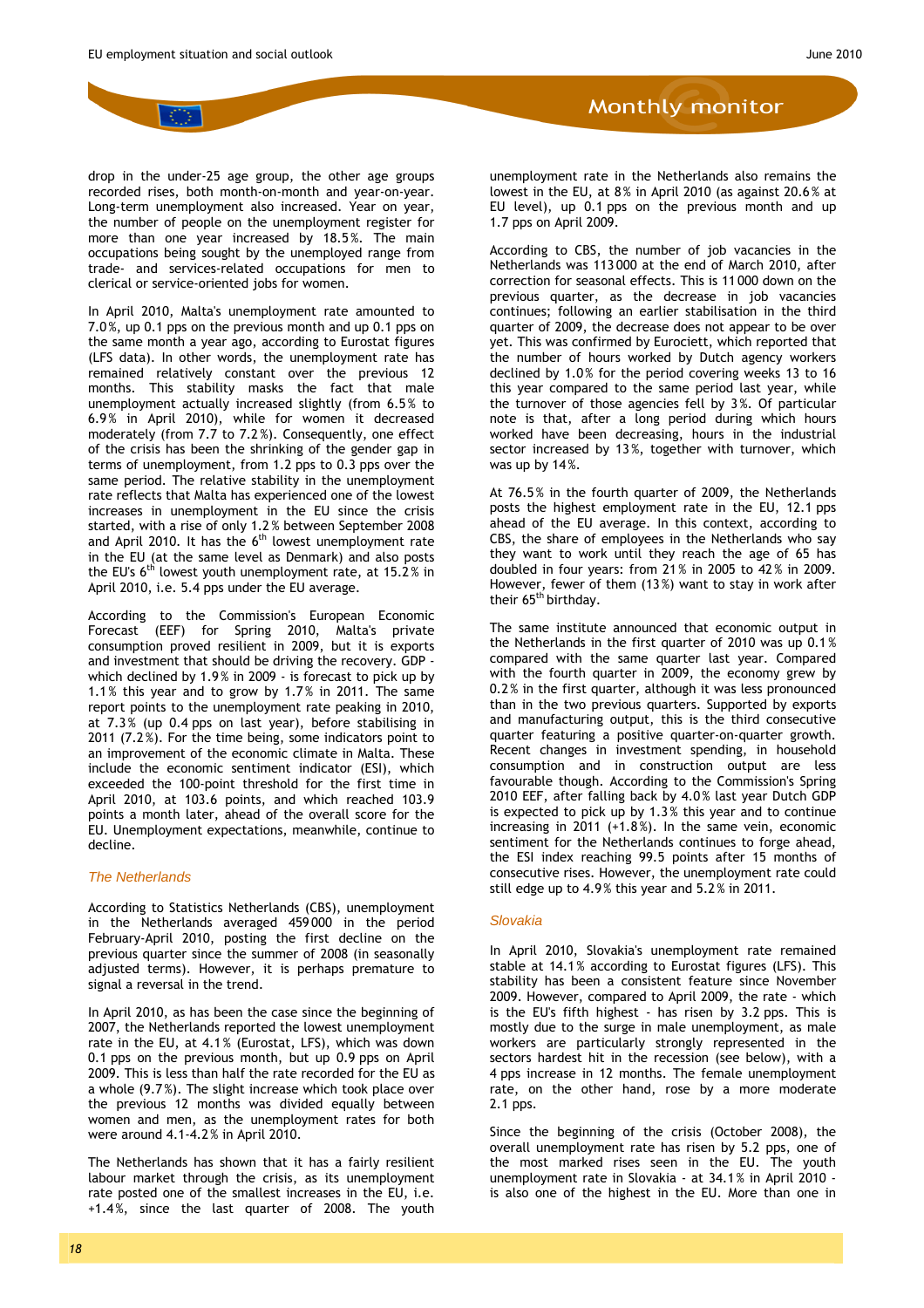every three young workers aged under 25 is now unemployed.

According to the Statistical Office of the Slovak Republic, In March 2010 employment had fallen year-on-year in all of the sectors surveyed. It decreased most in the wholesale sector (-19.8%), in information and communication (-15.2 %), in food and beverage service activities (-9.5 %), in the sale and repair of motor vehicles (-9.4%) and in industry (-9.1 %). During the same month, the average nominal monthly wage rose year-on-year in industry (+9.1%), in wholesale (+7.9 %), in accommodation (+5%), in selected market services (+4.6 %), in retail trade (+4.2%), in food and beverage service activities (+3.7 %), in transportation and storage (+3.7 %), in the sale and repair of motor vehicles (+2.7%) and in construction (+0.9%). In contrast, it decreased in information and communication (-3.5 %).

According to the same source, the Slovak economy, driven by the automotive and the electronic sectors in particular, has now resumed year-on-year growth, after a decrease in 2009. In the first quarter of 2010, mainly due to foreign demand and, to a lesser extent, to final consumption - and in spite of reduced foreign investment - Slovakia's real GDP posted a 4.5% increase compared to the same quarter last year, and a 0.8% rise compared with the  $4<sup>th</sup>$  quarter of 2009 (after seasonal adjustment). Total employment in the reference period was at 2 133 000, down by 3% compared with the same period of 2009.

Economic sentiment as indicated by the ESI has recently remained unsettled - after peaking at 98.7 points in March 2010, it fell back to 94.3 in May 2010. GDP is nevertheless expected to pick up this year, with growth estimated at 2.7 % - after peaking at 10.4 % in 2007 and 6.4% in 2008, and falling 4.7% last year - and to continue to pick up to 3.6 %, in 2011 according to the Commission's EEF for Spring 2010. The OECD is even more optimistic, as it forecasts that growth levels will attain 3.6% and 3.9% respectively. In this favourable economic environment, the unemployment rate - after peaking at 14.1 % this year - should fall slightly in 2011, to 13.3 %. This trend could be reinforced by Austria lifting all restrictions on access of Slovak citizens to its labour market, which is due to happen next year.

#### *Slovenia*

According to the Statistical Office of the Republic of Slovenia, the number of persons in employment continues to fall. In the first quarter of 2010 there were 965 000 persons in employment in Slovenia, i.e. 1.8 % fewer than in the previous quarter. Most of those in employment worked in manufacturing (24.4% of the total), while professionals accounted for the highest share among major groups of occupations (with 16.7%).

The number of unemployed persons has been increasing since the second half of 2008. In comparison with the previous quarter, the number of unemployed persons increased by 10.4% in the first quarter of 2010. In the same quarter the number of persons in employment recorded in the Statistical Register of Employment had fallen by 12 000 compared to the fourth quarter of 2009.

The same office indicates that the number of job vacancies, after falling throughout 2009, picked up in the

first quarter of 2010. On average, over 4 100 job vacancies were registered, which is 260 more than in the last quarter of 2009. In the first quarter of 2010, nearly 803 000 posts were occupied, i.e. about 6 000 fewer than in the previous quarter. In this comparison the greatest fall in the number of occupied posts was seen in construction (-4 000). Manufacturing had the largest number of job vacancies.

LFS data (Eurostat) point to a stabilisation of Slovenia's unemployment rate as, after peaking at 6.5 % in October last year, it subsequently declined and settled at around 6.2-6.3 % between December 2009 and April 2010. Compared to April 2009, this is an increase of 0.7 pps. This moderate increase is primarily due to the rising level of female unemployment, which climbed by 1.1 pps during the same period, while the male rate edged up by only 0.4 pps. The female unemployment rate, which was still lower than the male rate in April last year, is now higher, at 6.5% in April 2010, as against 6.1% for men. Conversely, after peaking at 14.4 % in the third quarter of 2009, youth unemployment declined significantly, dropping to only 12.2% in the first quarter of this year, i.e. the fourth lowest rate recorded among EU Member States.

Economic sentiment has gradually made up for the ground lost since September 2008, with the ESI reaching 95 points in May 2010, i.e. up 21 points on May last year. On the positive side, too, and despite the fact that GDP actually decreased by 0.5 % in the first quarter of 2010, Slovenia's GDP is expected to pick up this year by a forecast 1.1% according to the Commission's Spring 2010 EEF - after falling back by 7.8% last year. Growth is also expected to accelerate in 2011, to 1.8 %. The same report suggests that there is likely to be a slowing down in the rise in unemployment, with the unemployment rate expected to be 7.0% in 2010 and 7.3 % in 2011. The latest unemployment statistic released by the National Employment Office are also encouraging, reporting a fall of 1% in the number of newly registered unemployed people in May 2010, compared with the previous month. Looking at the first five months of 2010, this number was down by 20% compared to the same period last year.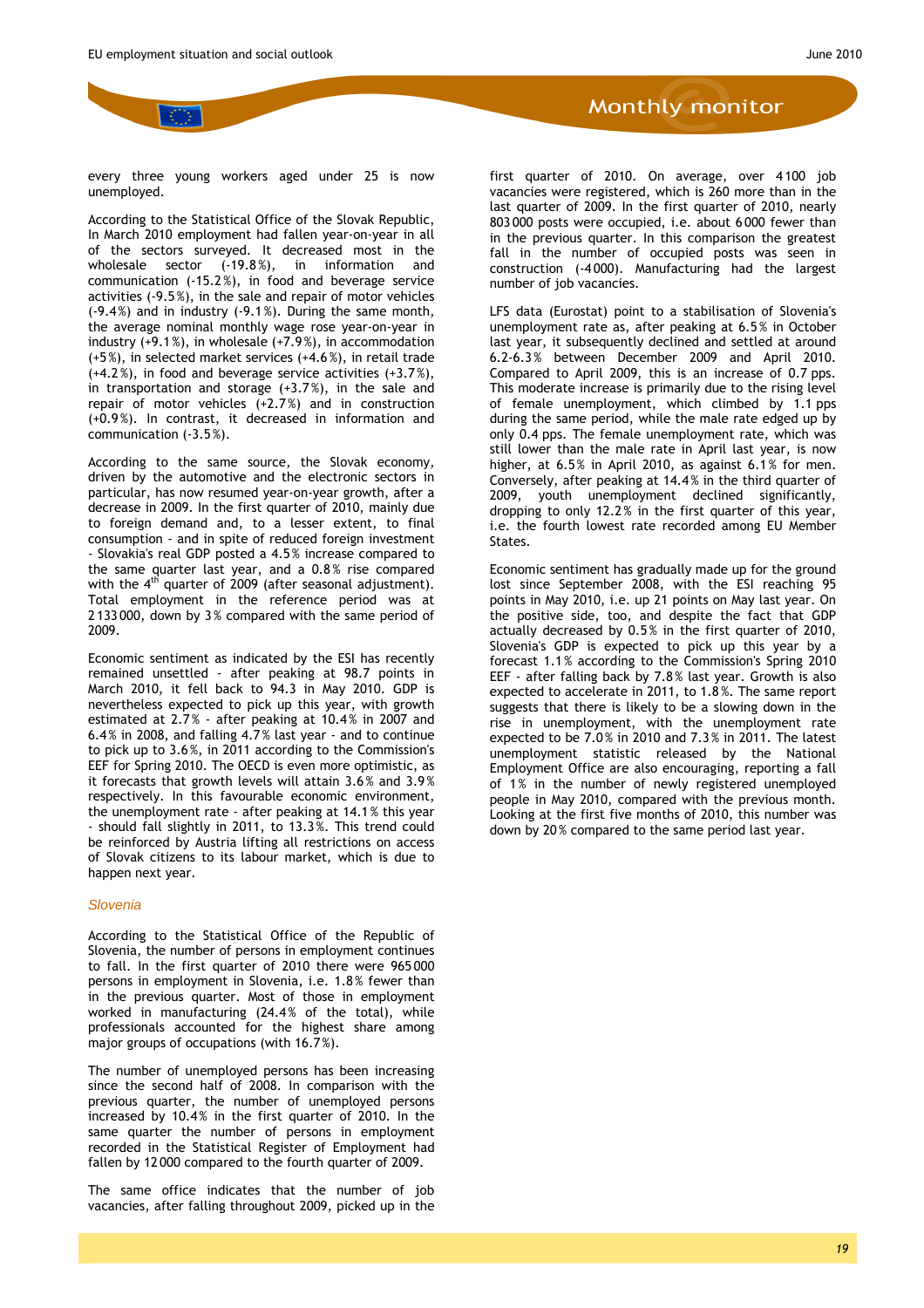#### <span id="page-19-0"></span>**2. Selected sectoral trends: the furniture industry**

This section reports on recent developments in the furniture manufacturing sector (NACE 31, Rev.2).

#### *Importance of the sector and trends*

The furniture industry employed around 1.5 million people in Europe in 2008, accounting for 0.7 % of total employment. It accounts for a value added (VA) of  $\epsilon$ 63 billion, which is 3.4% of the VA of the manufacturing sector as a whole, and 0.6 % of the VA of the total economy (data for 2007). Around one third of total employment in this sector is located in the new Member States, while of the one million employees in the old Member States, half are located in Germany.

Furniture-making is an unusual industrial production activity, as it is to a large extent dominated by SMEs: The average firm in the furniture industry has a production of  $\epsilon$  0.8 million per year, compared to the EU manufacturing average of  $\epsilon$  2.5 million. However, firms in the new Member States tend to be larger on average than those from the old Member States.

EU-wide production and value added have increased slightly since 1995, but from 2000 onwards the increase has been concentrated entirely in the new Member States, while in the EU-15 growth turned negative.

#### *Recent difficulties*

Furniture is a cyclical industry, as consumers regard the majority of furniture purchases as non-essential, with the result that such purchases are easily disregarded when financial resources become scarce. The rise in unemployment in other sectors, together with the economic uncertainty, have therefore hit the sector hard. For example, overall turnover fell by 3.7 % in 2008, despite a positive first half, thereby underlining that demand was falling much more quickly than in many other industries. According to EU Labour Force Survey data, in 2009 employment in the manufacturing of furniture sector fell by roughly 10% compared to the previous year. In the fourth quarter of 2009, the sector employed 1 384 000 people, or 175 000 fewer than in the same quarter of 2008. Countries hit hardest were, in relative terms and in descending order, Denmark, Cyprus, Finland, Lithuania, Latvia and Germany. On the plus side, signs of an economic recovery will also have a positive and fairly rapid impact on the furniture sector.

#### *Restructuring and impact on employment*

According to the European Restructuring Monitor (ERM), from September 2008 to May 2010 there were 58 cases of restructuring in the furniture sector, involving more than 14 000 announced job losses against just over 200 announced job gains in Europe. However, since January 2010 the situation seems to have eased somewhat: in five cases a total of only 973 jobs were lost and in one case 130 new jobs were gained.

**Monthly monitor** 

The biggest cases of announced job losses involved the following:

- Italian sofa manufacturer Natuzzi, which in March 2009 announced a reorganisation plan involving 1 540 job losses across its plants in Matera, Bari and Taranto.
- In Lithuania, Venta announced the closure of its plant in Siauliai, resulting in 800 job losses in October 2008.
- Nowy Styl, which produces furniture and chairs in Krosno, Poland, announced plans to lay off 700 employees in February 2009.
- In April 2010 chair and sofa maker Capdevielle went into liquidation, leaving 468 employees jobless in Mont-de-Marsan in South-West France.
- Other major cases concerned Paged Meble (Poland, 700 job losses announced in Nov 2008), Saga Trade (Latvia, 550 job losses announced in Nov 2009), and Narbutas & Ko (Lithuania, 530 job losses announced in May 2009).

#### *Outlook*

As in many industrial sectors, the European furniture industry is well placed in the high-end and premium niche markets, such as designer furniture, new materials and ecological furniture. At the same time, increasing globalisation is bringing tremendous pressure to bear on the more cost-competitive mass market segment. This explains, at least in part, why EU production of furniture has been moving slowly but steadily towards the new Member States, with the result that furniture companies have become bigger and the workforce tends to be younger and have a higher proportion of female workers than in the EU-15. This trend is likely to continue for the foreseeable future.